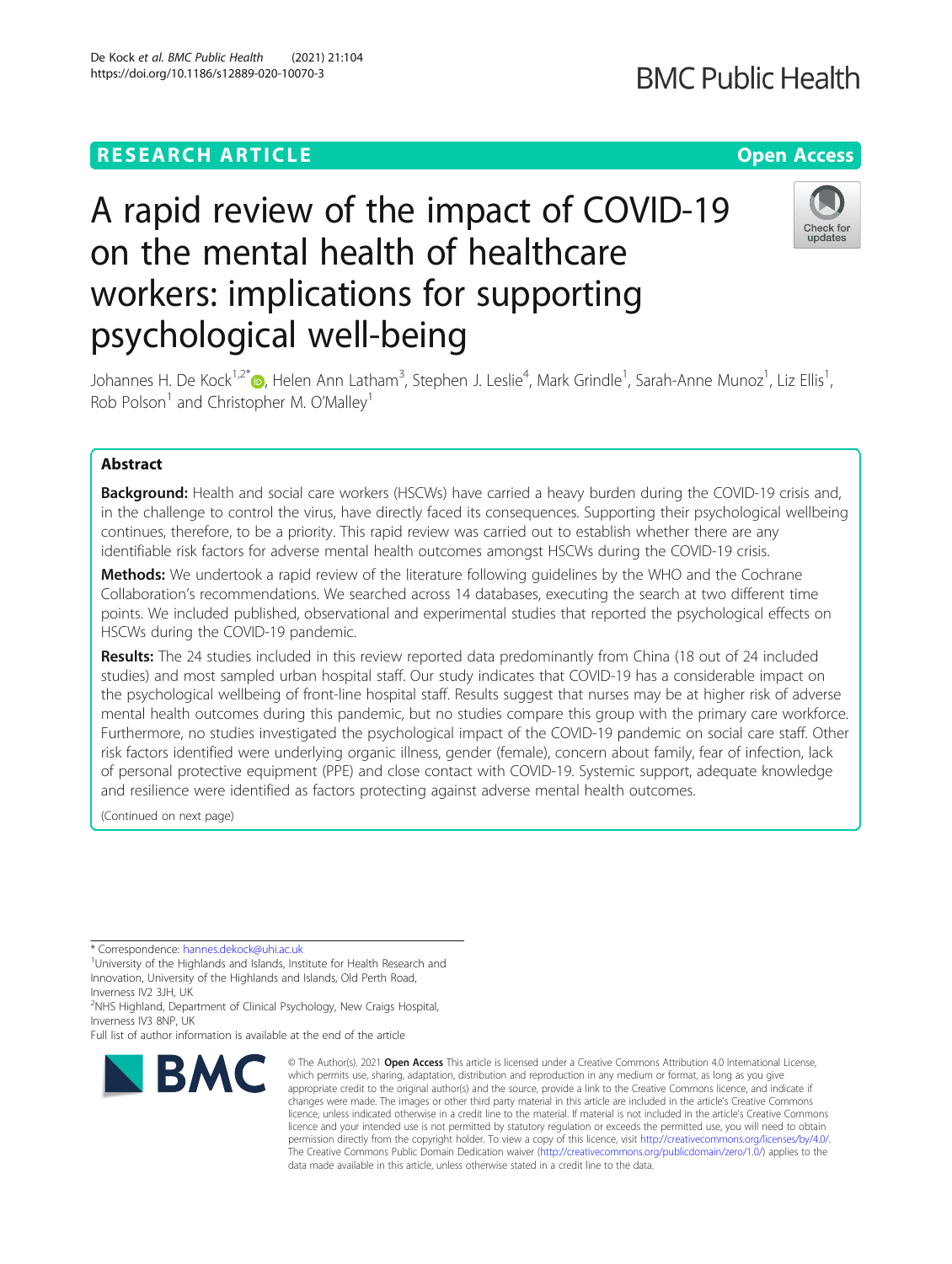#### (Continued from previous page)

**Conclusions:** The evidence to date suggests that female nurses with close contact with COVID-19 patients may have the most to gain from efforts aimed at supporting psychological well-being. However, inconsistencies in findings and a lack of data collected outside of hospital settings, suggest that we should not exclude any groups when addressing psychological well-being in health and social care workers. Whilst psychological interventions aimed at enhancing resilience in the individual may be of benefit, it is evident that to build a resilient workforce, occupational and environmental factors must be addressed. Further research including social care workers and analysis of wider societal structural factors is recommended.

Keywords: COVID-19, Mental health, Psychology, Intervention, Review, Frontline, Staff, Workers, Healthcare, Social care

# Background

Health and social care workers (HSCWs) continue to play a vital role in our response to the COVID-19 pandemic. It is known that HSCWs exhibit high rates of pre-existing mental health (MH) disorders [[1](#page-15-0)–[3\]](#page-15-0) which can negatively impact on the quality of patient care [\[4](#page-15-0)].

Studies from previous infectious outbreaks [\[5](#page-16-0), [6](#page-16-0)] suggest that this group may be at risk of experiencing worsening MH during an outbreak. Current evidence examining the psychological impact on similar groups [[7](#page-16-0)–[9\]](#page-16-0), suggest that this group may be at risk of experiencing poor MH as a direct result of the COVID-19 pandemic. Compounding the concerns about these data are that HSCWs will be likely to not only be at a higher risk for experiencing MH problems during the pandemic, but also in its aftermath [\[5\]](#page-16-0).

There are some specific features of the COVID-19 pandemic that may specifically heighten its potential to impact on the MH of HSCWs.

Firstly, the scale of the pandemic in terms of cases and the number of countries affected has left all with an impression that 'no-one is safe'. Media reporting of the pandemic has repeatedly focused on the number of deaths in HSCWs and the spread of the disease within health and social care facilities which is likely to have amplified the negative effects on the MH of HSCWs.

Secondly, usual practice has been significantly disrupted and many staff have been asked to work outside of their usual workplace and have been redeployed to higher risk front line jobs.

Finally, the intense focus on personal protective equipment (PPE) is likely to have specifically heightened the impact of COVID-19 on the MH of HSCWs due to the uncertainty surrounding the quantity and quality of equipment, the frequently changing guidance on what PPE is appropriate in specific clinical situations and the uncertainty regarding the absolute risk of transmission posed. While other workers will have been impacted by COVID-19, it is highly likely that the above factors will have disproportionately affected the MH of HSCWs [[9](#page-16-0), [10\]](#page-16-0). Indeed a British Medical Association survey on the 14th May 2020 during the pandemic showed that 45% of UK doctors are suffering from depression, anxiety, stress, burnout or other mental health conditions relating to, or made worse by, the COVID-19 crisis [[11\]](#page-16-0).

Although evidence based psychological interventions are available for this population  $[12]$ , there is a paucity of evidence about interventions for the MH of HSCWs during pandemics. Recent calls to action mandated the need to provide high quality data on the psychological impacts of the COVID-19 pandemic [[13](#page-16-0), [14](#page-16-0)]. This pandemic has rapidly changed the functioning of society at many levels which suggests that these data are not only needed swiftly, but also with caution and scientific rigour [[13,](#page-16-0) [14\]](#page-16-0).

These data are needed in order to equip HSCWs to do their job effectively – high levels of stress and anxiety have been shown to decrease staff morale, increase absenteeism, lower levels of work satisfaction and quality of care [[6,](#page-16-0) [15](#page-16-0)]. It is therefore a priority to understand the psychological needs of our HSCWs in order to provide them with the appropriate tools to mitigate the negative effects of dealing with the COVID-19 pandemic.

While HSCWs have been identified as vulnerable to the negative psychological impact from the current pandemic, they do not form a homogeneous population. It may therefore be appropriate to identify particularly vulnerable groups within the larger population of HSCWs and target psychological support to them. This review seeks to understand whether any group of HSCWs could be confidently excluded from psychological support interventions because they are deemed to be at a low risk. Holmes et al. [\[14](#page-16-0)] have warned that a one-size-fits-all approach to supporting HSCWs might not be effective. This, together with the lack of evidence around tailoring psychological interventions during pandemics [[1\]](#page-15-0), highlights the importance of identifying vulnerable groups, to ensure appropriately personalised interventions are made available.

# Aim of the review

The aim of this review is to identify the psychological impact of the COVID-19 pandemic on the health and social care professions, more specifically to identify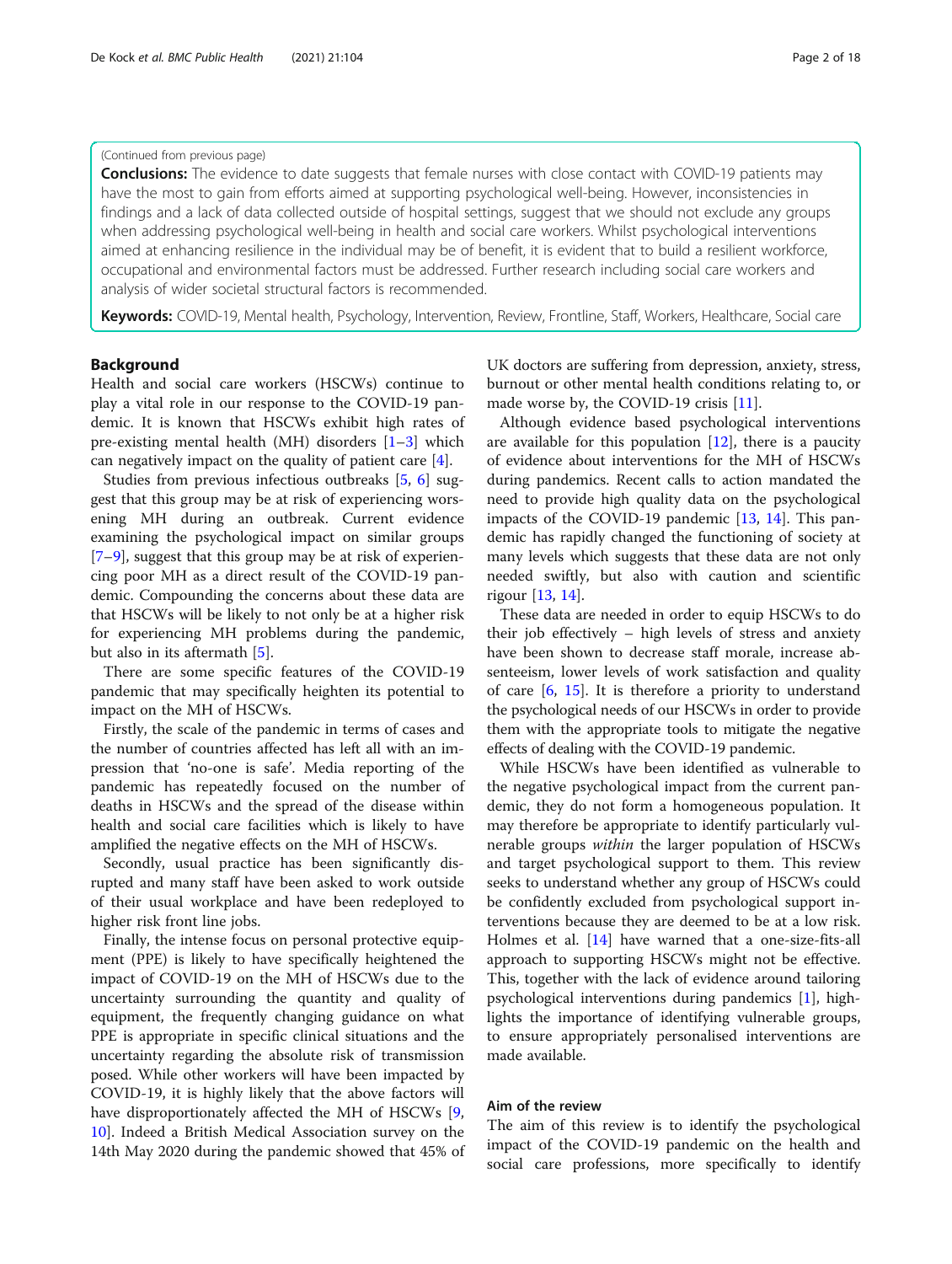which sub-groups are most vulnerable to psychological distress and to identify the risk and protective factors associated with this population's mental health.

This review, looking exclusively at the psychological impact of the COVID-19 pandemic on HSCWs will therefore contribute to informing where mental health interventions, together with organisational and systemic efforts to support this population's mental health could be focussed in an effort to support psychological wellbeing [\[14](#page-16-0)]. Rapid but robust gathering of evidence to inform health decision-makers is vital and in circumstances such as these, the WHO recommends rapid reviews [[16\]](#page-16-0).

# Methods

# Search strategy

Planning, conducting and reporting of this study was based on the guidelines for rapid reviews [\[17\]](#page-16-0), set by the WHO [[16](#page-16-0)] and the recent COVID-19 Cochrane Collaboration's recommendations [\[18](#page-16-0)].

# Data sources and searches

Two authors (CoM & RP) searched across a broad range of databases to capture research from potentially relevant fields, including health, mental health and health management. Within the OVID platform of databases Medline, EMBase, HMIC and PsychInfo were searched. Within the EbscoHost platform of databases, CINAHL, Medline, APA PsychInfo, Business Source Elite, Health Source and Academic Search Complete were searched. Beyond the OVID and EbscoHost platforms, SCOPUS, the King's Fund Library, Social Care Online, PROSPERO and Google Advanced were also searched, making 16 databases searched (14 unique databases and two having been searched twice on separate platforms).

Owing to the rapidly changing landscape of the COVID-19 pandemic, and in an effort to include as many eligible papers as possible, the search strategy was executed on 23 April 2020 and again 2 weeks later on 6 May 2020 using a combination of subject headings and keyword searching (see Additional file [1\)](#page-15-0). The bibliographical database was created with EndNote X7™.

#### Search criteria

The design of the search criteria was intended to draw together research both for this rapid review, and to contribute to the design of a digital mental health intervention to enhance the psychological well-being of HSCWs. The design of the search criteria is discussed in further detail in the Additional file [1.](#page-15-0)

#### Types of participants

Participants were restricted to HSCWs during the COVID-19 pandemic.

#### Types of studies included

Published observational and experimental studies that reported the psychological effects on HSCWs during the COVID-19 pandemic were included. The study designs included quantitative and qualitative primary studies. Studies relating to previous pandemics and epidemics (such as SARS, MERS, H1N1, H5N1, Zika, Ebola, West Nile Fever) were excluded as these results have been reported elsewhere [[7\]](#page-16-0). Reviews, theses, position papers, protocol papers, and studies published in languages other than English were excluded.

#### Screening and selection of studies

Searches were screened according to the selection criteria by JDK. The full text of potentially relevant papers was retrieved for closer examination. The reviewer erred on the side of inclusion where there was any doubt, to ensure no potentially relevant papers were missed. The inclusion criteria were then applied against full text versions of the papers (where available) independently by JDK and HL. Disagreements regarding eligibility of studies were resolved by discussion and consensus. Where the two reviewers were still uncertain about inclusion, the other reviewers (RP, CoM) were asked to provide input to reach consensus.

# Data extraction and quality assessment

Relevant data were extracted into structured tables including country, setting, population, study design, number of participants, mental health conditions and their measurement tools and main study results. Where available, we extracted risk factors and protective factors. HL, LE and JDK extracted all the data while JDK checked for accuracy and completeness.

Table [2](#page-7-0) presents an overview of the validated tools used per study type to assess study quality and risk of bias. JDK and HL assessed the quality of cross-sectional studies with the Joanna Briggs Institute tool [[48](#page-17-0)] and JDK assessed their risk of bias using the Evidence Partners [\[49](#page-17-0)] appraisal tool. JDK assessed the risk of bias for the longitudinal study with the Critical Appraisal Skills Programme (CASP) appraisal tool [[50](#page-17-0)] and the uncontrolled before-after study with the ROBINS – I [\[51](#page-17-0)]. SAM utilised Joanna Briggs Institute tool to assess the qualitative studies [[38](#page-16-0)] and the Mixed methods appraisal tool (MMAT) [[41\]](#page-16-0) to assess mixed methods studies.

#### Data synthesis and analysis

Current best practice guided the tabulated and narrative synthesis of the results [[52,](#page-17-0) [53\]](#page-17-0). The studies' outcomes were categorised according to the psychological impact of COVID-19 on HSCWs of:

a. general psychological impacts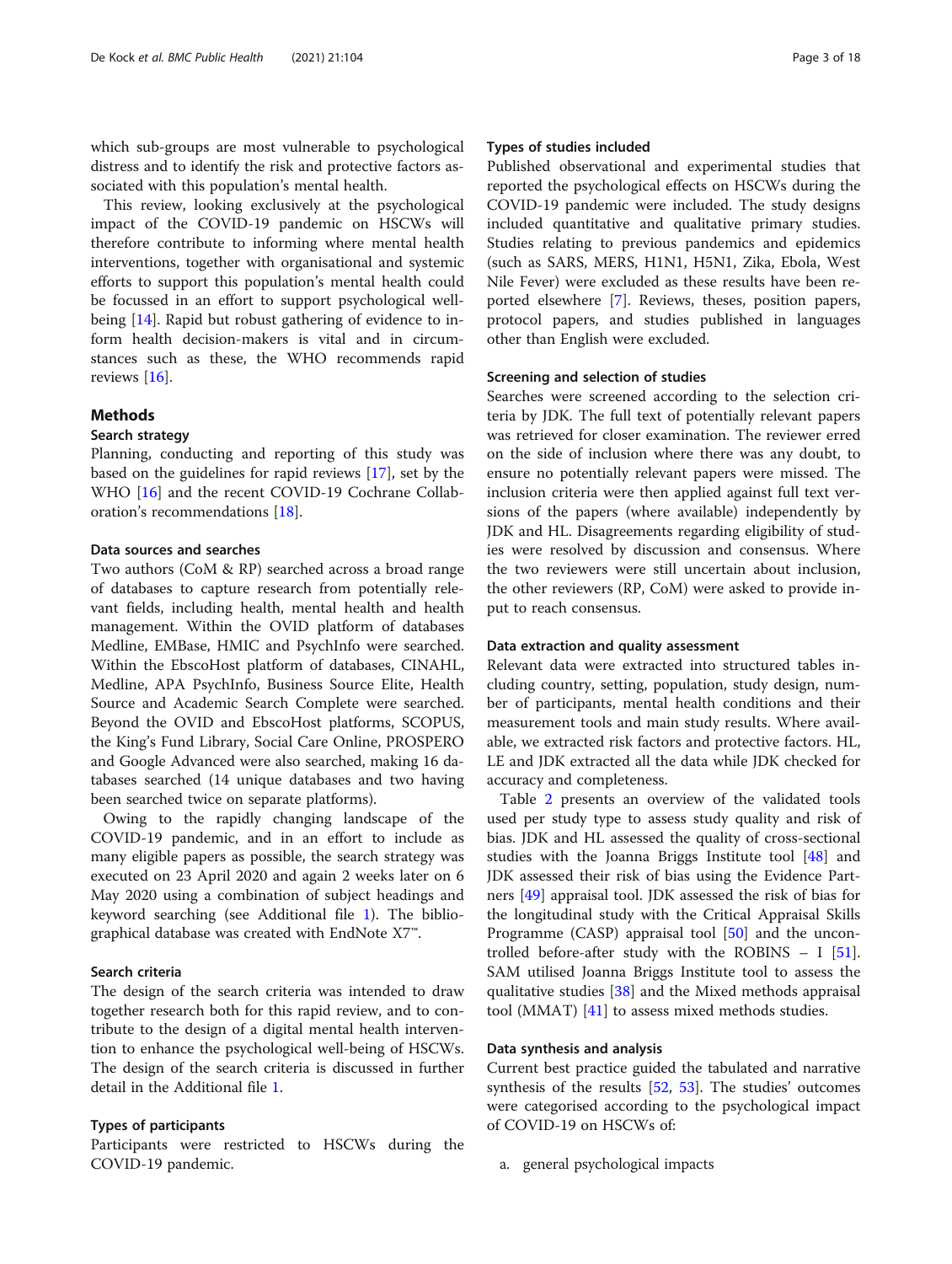- b. the risk factors associated with adverse mental health outcomes
- c. the protective factors against adverse mental health outcomes

Previous studies' logical syntheses [\[6](#page-16-0)] were adapted by organising the risk and protective factors into psychosocial, occupational, sociodemographic and environmental categories. The GRADE method from the Cochrane Collaboration [\[54](#page-17-0)] was used to assess the quality of evidence of outcomes included in this rapid review. Varied study quality, together with study type and outcome heterogeneity precluded performing a meta-analysis.

#### Patient and public involvement

Some members of the author team are frontline healthcare staff during the COVID-19 pandemic and contributed to the design of the review.

### Results

# Search results

The 677 records of interest were found from the two searches (429 in search 1 and 529 in search 2). After 148 duplicates were removed, 529 records were screened. Of these, 82 full texts of potentially relevant studies were assessed for eligibility (see Fig. [1\)](#page-4-0). Twenty-four published studies met the inclusion criteria for the rapid review.

# Study characteristics

The 24 studies included in this review consisted of 18 cross-sectional, 2 mixed methods, 2 qualitative, 1 longitudinal and 1 uncontrolled before-after study. The total number of participants in these studies was 13,731. In the cross-sectional studies, participant numbers ranged between 59 and 2299. Participant numbers in the two mixed method studies were 37 and 222 respectively, whilst the qualitative studies included 10 and 20 participants, respectively. The longitudinal study included 120 participants and the uncontrolled before-after study, 27 participants. See Table [1](#page-5-0) for sampling methods within the included papers. The majority of papers utilised non-probability sampling methods, limiting generalisability of findings. One exception was Lai et al., who used region stratified 2-stage cluster sampling.

Eighteen of the studies were from China, of which 8 were based in Wuhan, where the COVID-19 outbreak began. The rest were from America (1), Israel (1), UK (1), Singapore (1), Pakistan (1), multicentre - Singapore & India (1), Global (1). Several validated measures were used to assess anxiety, depression, insomnia, stress and burnout. Table [1](#page-5-0) provides an overview of the included studies.

# Risk of bias assessment

The quality of the cross-sectional studies was fair, with 16 studies scoring 6 or higher on the JBI appraisal tool and eleven scoring 7 or higher (a score of 7 and above is an indicator of study quality). The majority of the studies indicated a low risk of bias when assessed with the Evidence Partners' appraisal tool. The uncontrolled before-after study indicated a high risk of bias. The qualitative studies indicated a good level of quality (JBI scores of 9 & 10 respectively) while mixed methods studies showed varied quality. In the cross sectional studies, the most common problem affecting study quality was failure to deal with confounding factors. Failure to locate the researcher culturally or theoretically affected the qualitative papers, whilst the two mixed methods papers' study quality was affected by lack of explicitly articulated research questions. A summary of the risk of bias and quality assessments are provided in Table [2.](#page-7-0)

### Psychological toll on healthcare workers

Of the 24 studies included, 22 directly assessed the psychological toll on healthcare workers and all found levels of anxiety, depression, insomnia, distress or Obsessive Compulsive Disorder (OCD) symptoms [[24](#page-16-0)–[27](#page-16-0), [29](#page-16-0)–[31](#page-16-0), [33](#page-16-0)–[37](#page-16-0), [39](#page-16-0), [40](#page-16-0), [42](#page-16-0)–[44,](#page-17-0) [46,](#page-17-0) [47,](#page-17-0) [58](#page-17-0)–[60](#page-17-0)].

Psychological symptoms were assessed using various validated measures as outlined in Table [3](#page-9-0) – the summary of included studies. The most common outcomes assessed were sleep, anxiety and depression. The prevalence of depressive symptoms varied greatly, ranging between 8.9%  $[39]$  $[39]$  to 50.4%  $[31]$  $[31]$  $[31]$ . These findings suggest marked differences in the prevalence of depressive symptoms across the studies. The prevalence of anxiety in cross-sectional studies ranged between 14.5% [\[39](#page-16-0)] to 44.6% [[31](#page-16-0)]. Sleep was also assessed in several studies. Lai et al. [[31\]](#page-16-0) found the prevalence of sleep disturbances to be 34%, whilst another, nationwide survey in China found that HCWs had significantly worse sleep than the general population [\[29](#page-16-0)].

# Risk factors associated with adverse mental health outcomes

Table [3](#page-9-0) provides the GRADE evidence profile of the certainty of evidence for the risk factors associated with adverse MH outcomes during the COVID-19 pandemic identified through the review. These risk factors can be grouped into the three thematic areas of i) occupational, ii) psychosocial, iii) environmental.

#### Occupational factors Medical HCWs

Two studies showed that medical HCWs (nurses and doctors) had significantly higher levels of MH risk in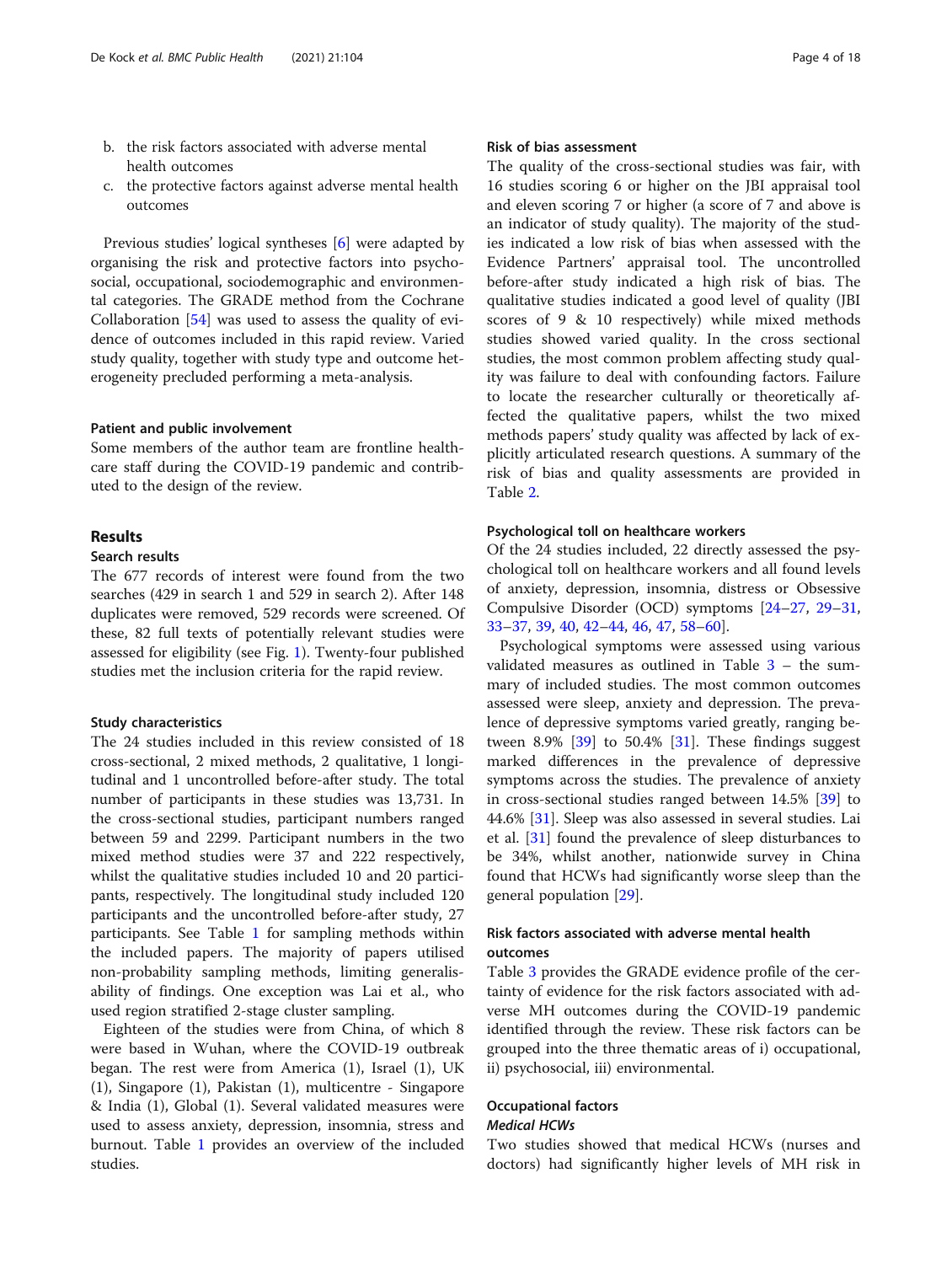<span id="page-4-0"></span>

comparison to non-medical HCWs [[34,](#page-16-0) [47\]](#page-17-0). Zhang et al. [[47\]](#page-17-0) found that medical HCWs had significantly higher levels of insomnia, anxiety, depression, somatization and OCD symptoms in comparison to non-medical HCWs. This was also reflected in a large study in Fujian province, China, in which medical staff had significantly higher anxiety than admin staff [\[34](#page-16-0)]. In contrast, Tan et al. [[39\]](#page-16-0) found that in a population of 470 HCWs in Singapore, the prevalence of anxiety was significantly higher among non-medical HCWs than medical.

# Healthcare groups

In three studies nurses were found to be at risk of worse MH outcomes than doctors [\[24,](#page-16-0) [26,](#page-16-0) [31\]](#page-16-0). One large study in China found nurses were at significant risk of more severe depression and anxiety than doctors [\[31\]](#page-16-0). Another found that nurses had significantly higher financial concerns than doctors and felt significantly more anxious on the ward when compared with other groups. There was no significant difference between professionals regarding stopping work or work overload [\[24](#page-16-0)].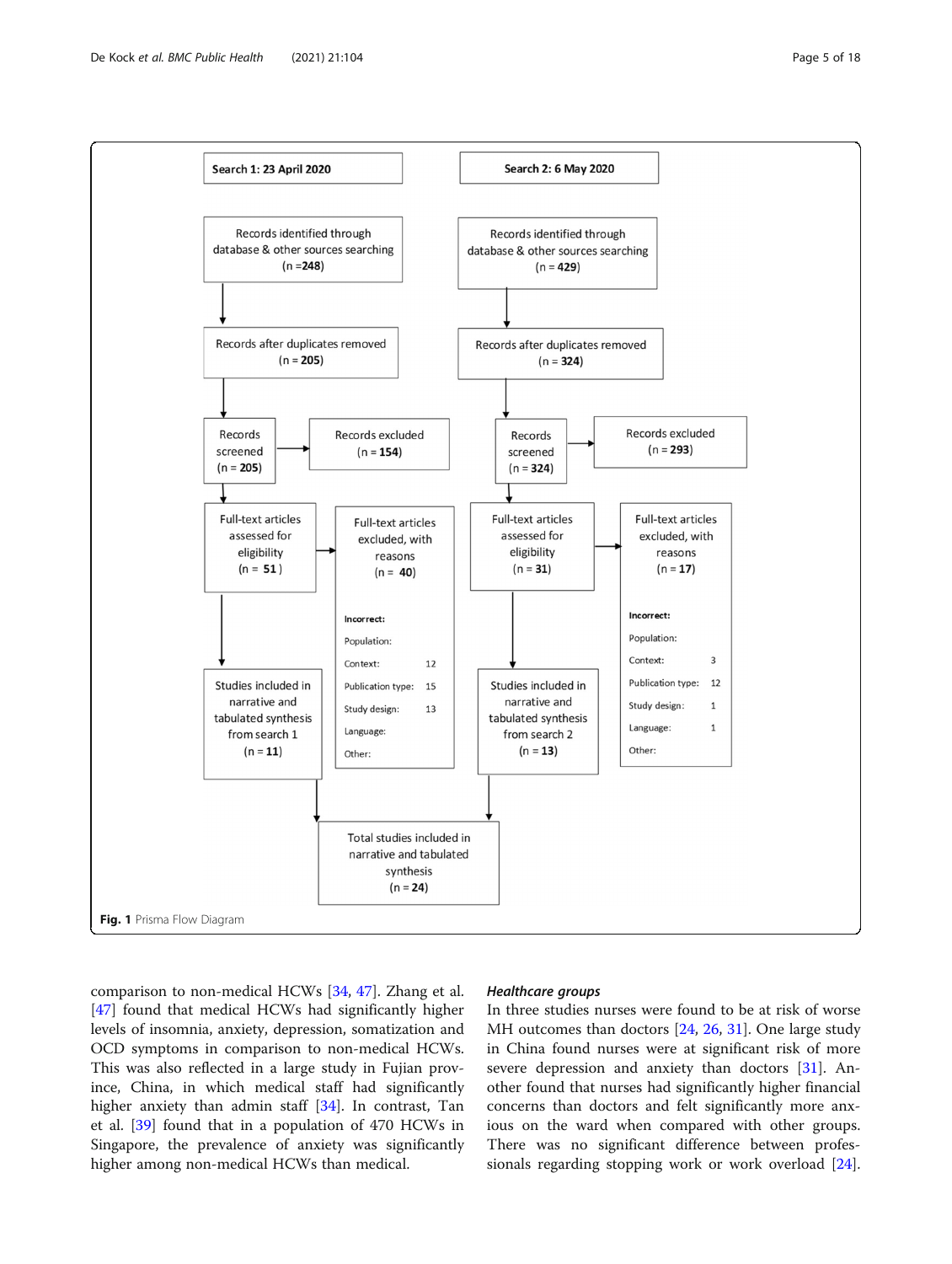<span id="page-5-0"></span>

|                       | Table 1 Study Characteristics            |                                         |                                          |                                                                                                            |                                                                                                                                                                                                   |                                                                                                                   |
|-----------------------|------------------------------------------|-----------------------------------------|------------------------------------------|------------------------------------------------------------------------------------------------------------|---------------------------------------------------------------------------------------------------------------------------------------------------------------------------------------------------|-------------------------------------------------------------------------------------------------------------------|
|                       | Author                                   | Design                                  | Country                                  | Participants                                                                                               | Selection method                                                                                                                                                                                  | Measures                                                                                                          |
|                       | Ahmed et al., (2020) [21]                | Cross-sectional                         | Global (30 countries)                    | $n = 650$                                                                                                  | Online questionnaire distributed<br>dental professionals worldwide.<br>via email and social media to                                                                                              | into two sections. (Fear & Clinical<br>dosed-ended questions divided<br>Validated questionnaire: 22<br>practices) |
| $\sim$                | Balakumar et al., (2020) [22]            | Uncontrolled before and after<br>study. | $\leq$                                   | $n = 27$ (Surgeons)                                                                                        | Pre- and post-training surveys dis-<br>tributed to a surgical team.                                                                                                                               | Pre- and post-training surveys                                                                                    |
| $\sim$                | H.Cai et al., (2020) [24]                | Cross-sectional                         | China Hunan                              | $n = 534$ (Frontline medical<br>workers)                                                                   | between January and March 2020.<br>medical staff in Hunan province<br>Questionnaires sent to frontline                                                                                            | Five-section questionnaire                                                                                        |
| 4                     | W.Cai et al., (2020) [25]                | Cross-sectional                         | China Jiangsu Province                   | (147 experienced in public<br>health emergencies (PHE))<br>$n = 1521$                                      | Health care workers recruited but<br>method unclear.                                                                                                                                              | SCL-90<br>CD-RISC<br>SSRS                                                                                         |
| $\mathsf{L}\cap$      | Cao et al., (2020) [55]                  | Mixed methods                           | China Beijing                            | $n = 37$ (16 Doctors, 19 Nurses,<br>and 2 Technicians within a<br>COVID-19 dinic)                          | clinic. Staff had been handpicked<br>adaptability and tenacity under<br>evaluations of staff in a fever<br>Qualitative and Quantitative<br>based on their 'experience,<br>pressure in past works' | PHQ-9, MBI, Qualitative interviews                                                                                |
| $\circ$               | Chew et al., (2020) [27]                 | Cross-sectional                         | Singapore & India                        | $n = 906$ (480 HCW's from a<br>Singapore Hospital)                                                         | questionnaire between Feb 2019<br>HCWs from 5 major hospitals<br>invited to participated in a<br>- April 2020.                                                                                    | DASS-21, IES-R Symptom<br>questionnaire                                                                           |
| $\mathord{\sim}$      | Chung & Yeung, (2020) [28]               | Cross-sectional                         | China Hong Kong                          | n = 69 (HCWs: 69/8418 full-<br>time hospital staff)                                                        | assessment questionnaire distrib-<br>uted to all hospital staff in the<br>Online mental health self-<br>Hong Kong East Cluster.                                                                   | PHQ-9                                                                                                             |
| $\infty$              | Huang & Zhao, (2020) [29]                | Cross-sectional                         | China Nationwide                         | $n = 603$ (31.1% HCWs)                                                                                     | media, random recruitment - all<br>Chinese people using WeChat<br>Web-based survey of general<br>population, invited via social<br>may have seen it.                                              | Web-based survey. PSQI, GAD,<br>CES-D                                                                             |
| $\circ$               | Kang et al., (2020) [30]                 | Cross-sectional                         | China, Wuhan                             | n = 994 (Doctors and Nurses)                                                                               | Questionnaire distributed online<br>to doctors or nurses working in<br>Wuhan.                                                                                                                     | PHQ-9, GAD-7, ISI, IES-R                                                                                          |
| $\supseteq$           | Lai et al., (2020) [31]                  | Cross-sectional                         | China (Nationwide but 60%<br>from Wuhan) | $n = 1257$ (Nurses and Doctors<br>in 34 hospitals/fever clinics)                                           | stratified 2-stage cluster sampling<br>Hospital based survey via region-<br>from Jan 292,020 - Feb 32,020.                                                                                        | PHQ-9, GAD-7, ISI, IES-R                                                                                          |
| $\equiv$              | Li et al., (2020) [32]                   | Cross-sectional                         | China, Wuhan                             | population and 526 Nurses)<br>$n = 740$ (214 general                                                       | Mobile app-based questionnaire<br>of general public and nurses in<br>Wuhan.                                                                                                                       | Vicarious Trauma Questionnaire<br>(Chinese version)                                                               |
| $\mathrel{\supseteq}$ | Liang, Chen, Zheng, & Li, (2020)<br>[56] | Cross-sectional                         | China, Guangdong Province                | Nurses from COVID-19 depart-<br>$n = 59$ (23 Doctors and 36<br>ment and 21 HCWs from<br>other departments) | Method of distribution unclear.<br>Questionnaire distributed to<br>medical staff in a hospital                                                                                                    | SDS, SAS                                                                                                          |
| $\widetilde{\Box}$    | Lu, Wang, Lin & Li, (2020) [34]          | Cross-sectional                         | China, Fujian                            | $n = 2299$ (2042 Medical and<br>257 admin staff)                                                           | Questionnaire survey of medical<br>staff in a provincial hospital in Feb<br>2020.                                                                                                                 | NRS, HAMA, HAMD                                                                                                   |
| $\overline{z}$        | Mo et al., (2020) [35]                   | Cross-sectional                         | China, Wuhan                             | $n = 180$ (Nurses from Guangxi<br>supporting COVID-19 in<br>Wuhan)                                         | support COVID-19 work in Wuhan.<br>Convenient sampling of nurses<br>85.71% response rate of 180<br>from Guangxi recruited to<br>nurses sampled.                                                   | SO, SAS                                                                                                           |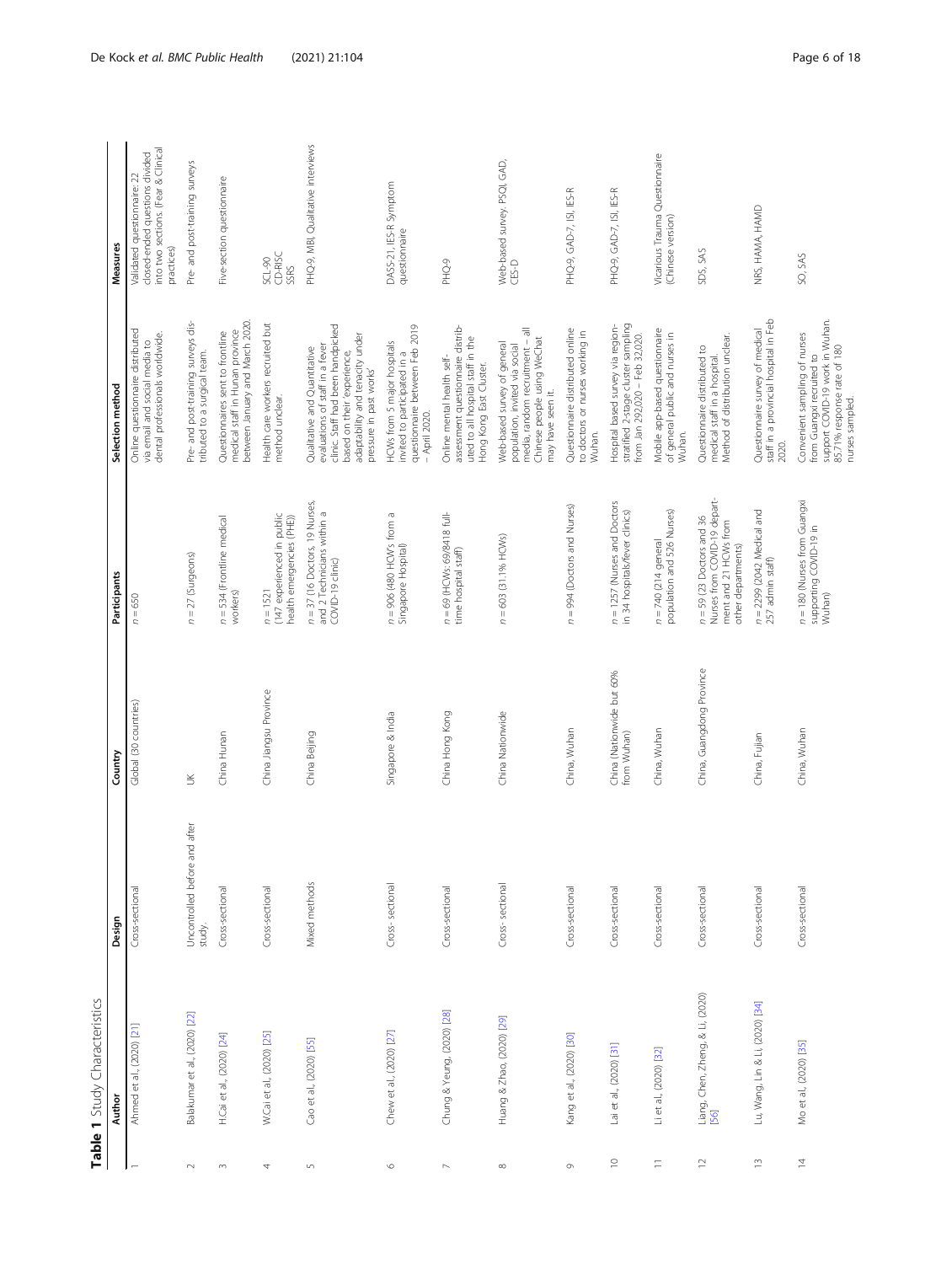|                | Table 1 Study Characteristics (Continued)                                                  |                                      |                                       |                                                                                                                                                |                                                                                                                       |                                                                         |
|----------------|--------------------------------------------------------------------------------------------|--------------------------------------|---------------------------------------|------------------------------------------------------------------------------------------------------------------------------------------------|-----------------------------------------------------------------------------------------------------------------------|-------------------------------------------------------------------------|
|                | Author                                                                                     | Design                               | Country                               | Participants                                                                                                                                   | Selection method                                                                                                      | Measures                                                                |
| $\overline{1}$ | Shacham et al., (2020) [36]                                                                | Cross-sectional                      | Israel                                | $n = 338$ (Dental hygienists and<br>Dentists)                                                                                                  | approached using social media,<br>Dental hygienists and dentists,<br>mailing lists and forums.                        | Demands Scale-Short Version,<br>GSES, Kessler K6                        |
| $\approx$      | Sun et al., (2020) [37]                                                                    | Qualitative                          | China, Henan (One hospital)           | $n = 20$ (Nurses/17 Female)                                                                                                                    | Purposeful sampling of nurses<br>caring for COVID-19 patients in a<br>hospital. Jan/Feb 2020.                         | Semi-structured interviews                                              |
| $\geq$         | Tan et al., (2020) [39]                                                                    | Cross-sectional                      | Singapore (Two tertiary<br>hospitals) | $n = 470$ (HCWs - medical and<br>non-medical)                                                                                                  | hospitals in Singapore invited to<br>HCWs from two major tertiary<br>participate, Feb/March 2020                      | DASS-21, IES-R                                                          |
| $\approx$      | Urooj et al., (2020) [40]                                                                  | Mixed Method                         | Pakistan                              | $n = 222$ (134 without COVID-<br>19 patients and 150 female)                                                                                   | specialities and seniority. 222<br>Purposive sampling of 250<br>clinicians from a range of<br>responded (88.8%)       | Doctors fears and expectations                                          |
| $\overline{0}$ | Wang et al., (2020) [57]                                                                   | Cross-sectional                      | China, Wuhan                          | n = 123 (HCWs in a Paediatric<br>centre)                                                                                                       | Questionnaire survey conducted<br>at a paediatric centre in Wuhan.<br>50% of all HCWs responded &<br>were included.   | PSQI, SAS, SDS                                                          |
| $\gtrsim$      | Wu et al., (2020) [43]                                                                     | Cross-sectional                      | China, Wuhan                          | n = 190 (Hubai cancer hospital<br>- all from oncology 1:1 ratio<br>frontline vs usual wards)                                                   | Hubai cancer hospital invited in<br>220 physicians and nurses from<br>March 2020. 190 included.                       | gl                                                                      |
| $\overline{z}$ | Xiao et al., (2020) [44]                                                                   | Cross-sectional                      | China, Wuhan                          | respiratory medicine/ fever<br>$n = 180$ (54% Nurses and<br>45.6% Doctors from a<br>clinic)                                                    | who treated COVID-19 patients in<br>sampled. All were medical staff<br>Unclear how participants were<br>Jan/Feb 2020. | SAS, GSES, SASR, PSQI, SSRS                                             |
| $\gtrsim$      | Xu, Xu, Wang & Wang, (2020) [58]                                                           | Longitudinal                         | China, Shanghai                       | hospital split into two groups<br>break period) Grp 2 - March<br>of 60 Grp 1 - Jan-Feb (out-<br>n = 120 (Surgical staff. One<br>(non-outbreak) | Surgical medical staff sampled.                                                                                       | Dream anxiety score, SF-36 scale<br>Anxiety scale, Depression score,    |
| 23             | Yin & Zeng, (2020) [46]                                                                    | Qualitative - in-depth<br>interviews | China, Wuhan                          | line; having cared for COVID-<br>$n = 10$ (Nurses at the front-<br>19 patients > 1 week)                                                       | Purposive sampling                                                                                                    |                                                                         |
|                | Zhang et al., (2020) [47]                                                                  | Cross -sectional                     | China, Nationwide                     | $n = 2182$ (927 Medical HCWs;<br>680 Doctors and 247 Nurses,<br>1255 non-medical HCWs)                                                         | to join using an online platform.<br>China > 16 years were welcome<br>Random sampling - anyone in                     | Chinese versions<br>SCL-90-R<br>PHQ-4<br>$\overline{\underline{\circ}}$ |
|                | <b><i><u>ALLES CALLS</u></i></b><br>$\frac{1}{2}$<br>Measures Description<br>$\frac{1}{2}$ | $\epsilon$                           | $\frac{6}{10}$                        | ć<br>į                                                                                                                                         | č                                                                                                                     |                                                                         |

SCL-20: Symptom checklist depression scale, SDS: Zung Self-Rating Depression: CES-D: Centre for Epidemiologic Studies Depression Scale, HAM-D: Hamilton Depression Rating Scale, PHQ-9: Patient Health Questionnaire, SCL-20: Symptom checklist depression scale, SDS: Zung Self-Rating Depression: CES-D: Centre for Epidemiologic Studies Depression Scale, HAM-D: Hamilton Depression Rating Scale, PHQ-9: Patient Health Questionnaire.,<br>Depression Sca.<br>Stress: SOS: Stress Overload Scale<br>Stress: SOS: Stress Ov Depression Scale

Anxiety: GAD-7: Generalised Anxiety Disorder Questionnaire, HAM-A: Hamilton Anxiety Rating Scale, SAS: Zung Self-Rating Anxiety Scale Stress: SOS: Stress Overload Scale

Depression & Anxiety: DASS-21: Depression, Anxiety and Stress Scale, PHQ-4: Patient Health Questionnaire-4

Sleep: PSQI: Pittsburgh Sleep Quality Index, ISI: Insomnia Severity Index

Depession & Anxiety: DASS-21: Depression, Anxiety and Stress Scale, PHQ-4: Patient Health Questionnaire-4<br>Sleep: PSQ: Pittsburgh Sleep Quality Index, IS: Insomnia Severity Index<br>Others: CD-RISC: Connor-Davidson Resilience Others: CD-RISC, Connor-Davidson Resilience Scale, Demands Scale—Short Version, Dream anxiety score, GSES: Generalised self-efficacy scale, IES-R: Impact of Event Scale, Kessler K6 Distress Scale, MaBI: Maslach Burnout Inv the Stanford Acute Stress Reaction questionnaire, SCL-90: The Symptom Checklist-90-R, SF-36: Short Form Health Survey, SSRS: Social Support Rating Scale, Vicarious Trauma Questionnaire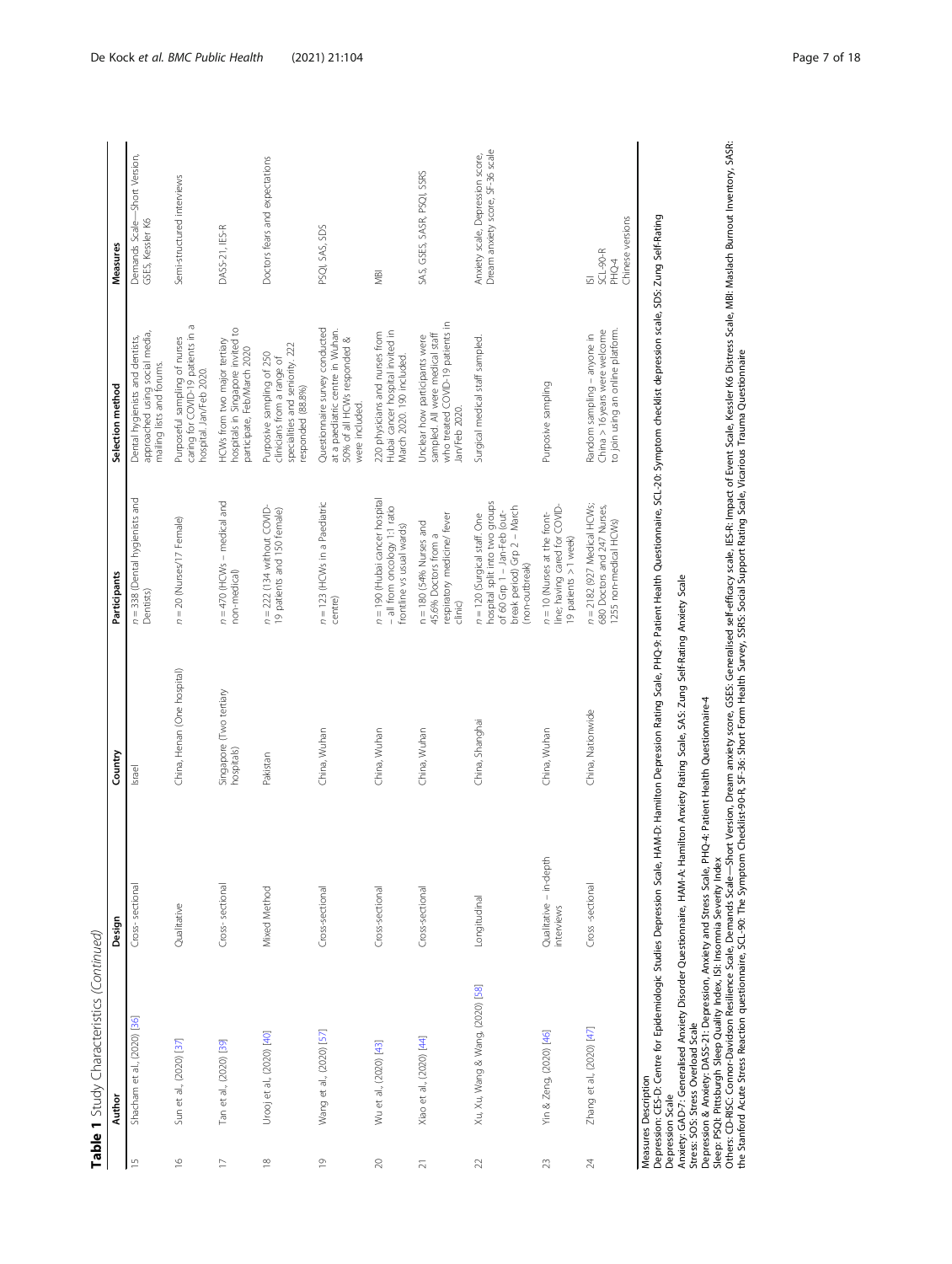<span id="page-7-0"></span>

|                |                                   | Table 2 Risk of bias and quality assessment summary                                                     |                                                                                  |                                                      |                                                                           |                                      |                                                             |                                                             |                                                 |                          |                                 |
|----------------|-----------------------------------|---------------------------------------------------------------------------------------------------------|----------------------------------------------------------------------------------|------------------------------------------------------|---------------------------------------------------------------------------|--------------------------------------|-------------------------------------------------------------|-------------------------------------------------------------|-------------------------------------------------|--------------------------|---------------------------------|
|                | Author                            | Participants and setting<br>including similarity of<br>described in detail,<br>controls                 | Criteria for inclusion<br>exposures similarly<br>clearly defined and<br>measured | measured in<br>reliable way<br>valid and<br>Exposure | Objective, standard<br>measurement of<br>criteria used for<br>condition   | Confounding<br>identified<br>factors | factors stated<br>confounding<br>Strategies to<br>deal with | measured in<br>reliable way<br><b>Outcomes</b><br>valid and | Appropriate<br>statistical<br>analysis<br>used? | Score<br>[19]<br>禀       | Bias<br>Risk<br>of<br><b>20</b> |
|                | et al., 2020<br>Ahmed<br>$[21]$   |                                                                                                         | $^{+}$                                                                           | $^{+}$                                               | $^{+}$                                                                    | $^{+}$                               | $\overline{\phantom{a}}$                                    | $\sim$                                                      | $^{+}$                                          | O                        | $\leq$                          |
| $\sim$         | et al., 2020<br>Balakumar<br>[22] | Risk of bias of uncontrolled before-after studies (assessed with ROBINS - 1) [23]: Low quality evidence |                                                                                  |                                                      |                                                                           |                                      |                                                             |                                                             |                                                 |                          |                                 |
| $\sim$         | et al., 2020<br>H. Cai<br>$[24]$  | $\! + \!\!\!\!$                                                                                         | $\hspace{1.0cm} + \hspace{1.0cm}$                                                | $^{+}$                                               | ı                                                                         | $^{+}$                               | $\mathbf{I}$                                                | $^{+}$                                                      | $^{+}$                                          | $\circ$                  | $\overline{\ }$                 |
| 4              | et al., 2020<br>W. Cai<br>$[25]$  | $^{+}$                                                                                                  | $^{+}$                                                                           | $^{+}$                                               | $^{+}$                                                                    | $^{+}$                               |                                                             | $\! + \!\!\!\!$                                             | $^{+}$                                          | $\mathord{\sim}$         | $_{\rm low}$                    |
| $\sqrt{2}$     | Cao et al.,<br>2020 [26]          | Mixed methods appraisal tool (MMAT) used                                                                |                                                                                  |                                                      | (Hong et al., 2018) S1-2 not addressed satisfactory: Low quality evidence |                                      |                                                             |                                                             |                                                 |                          |                                 |
| $\circ$        | et al., 2020<br>Chew<br>$[27]$    | $\qquad \qquad +$                                                                                       |                                                                                  | $^{+}$                                               | $^{+}$                                                                    | $^{+}$                               | $^{+}$                                                      | $^{+}$                                                      | $^{+}$                                          | ${}^{\infty}$            | $\mathop{\mathsf{Low}}$         |
|                | 2020 [28]<br>Chung &<br>Yeung,    | $^{+}$                                                                                                  | $\overline{1}$                                                                   | $\overline{+}$                                       | $^{+}$                                                                    |                                      |                                                             |                                                             |                                                 | $\sim$                   | nigh                            |
| $\infty$       | 2020 [29]<br>Huang &<br>Zhao,     |                                                                                                         | $^{+}$                                                                           | $^+$                                                 | $^{+}$                                                                    | $^{+}$                               | I                                                           | $^{+}$                                                      | $^{+}$                                          | $\overline{ }$           | $\overline{\mathsf{C}}$         |
| $\circ$        | Kang et al.,<br>2020 [30]         | $^{+}$                                                                                                  | $\! + \!\!\!\!$                                                                  | $^{+}$                                               | $^{+}$                                                                    | $^{+}$                               | $^{+}$                                                      |                                                             | $^{+}$                                          | $\overline{ }$           | $\leq$                          |
| $\supseteq$    | 2020 [31]<br>Lai et al,           | $^{+}$                                                                                                  | $\! + \!\!\!\!$                                                                  | $^{+}$                                               | $\! + \!\!\!\!$                                                           | $^{+}$                               | J                                                           | $^{+}$                                                      | $^{+}$                                          | $\overline{\phantom{0}}$ | $\mathop{\mathsf{row}}$         |
| $\equiv$       | 2020 [32]<br>$Li$ et al.,         |                                                                                                         | $^{+}$                                                                           | $^{+}$                                               |                                                                           | $^{+}$                               | I                                                           | $^{+}$                                                      | $^{+}$                                          | $\sim$                   | $\mathop{\mathsf{Low}}$         |
| $\overline{1}$ | et al., 2020<br>[33]<br>Liang     | $\overline{1}$                                                                                          | $\mathbf{I}$                                                                     | $^{+}$                                               | $\! + \!\!\!\!$                                                           |                                      | I                                                           | $^{+}$                                                      | $\overline{+}$                                  | 4                        | High                            |
| $\frac{1}{2}$  | 2020 [34]<br>Lu et al.,           |                                                                                                         | $^{+}$                                                                           | $^{+}$                                               | $^{+}$                                                                    | $^{+}$                               |                                                             | $^{+}$                                                      | $^+$                                            | $\overline{ }$           | $\mathop{\mathsf{Low}}$         |
| $\overline{4}$ | Mo et al.,<br>2020 [35]           | $^{+}$                                                                                                  | $\mathsf I$                                                                      | $^{+}$                                               | $^{+}$                                                                    |                                      | $\mathbf{I}$                                                | $^{+}$                                                      | $^{+}$                                          | $\circ$                  | Minor                           |
| $\frac{1}{2}$  | et al., 2020<br>Shacham<br>$[36]$ | $^{+}$                                                                                                  | $\! + \!\!\!\!$                                                                  | $^{+}$                                               | $^{+}$                                                                    | $^{+}$                               | $\overline{\phantom{a}}$                                    | $^{+}$                                                      | $^{+}$                                          | $\sim$                   | $\mathop{\mathsf{Low}}$         |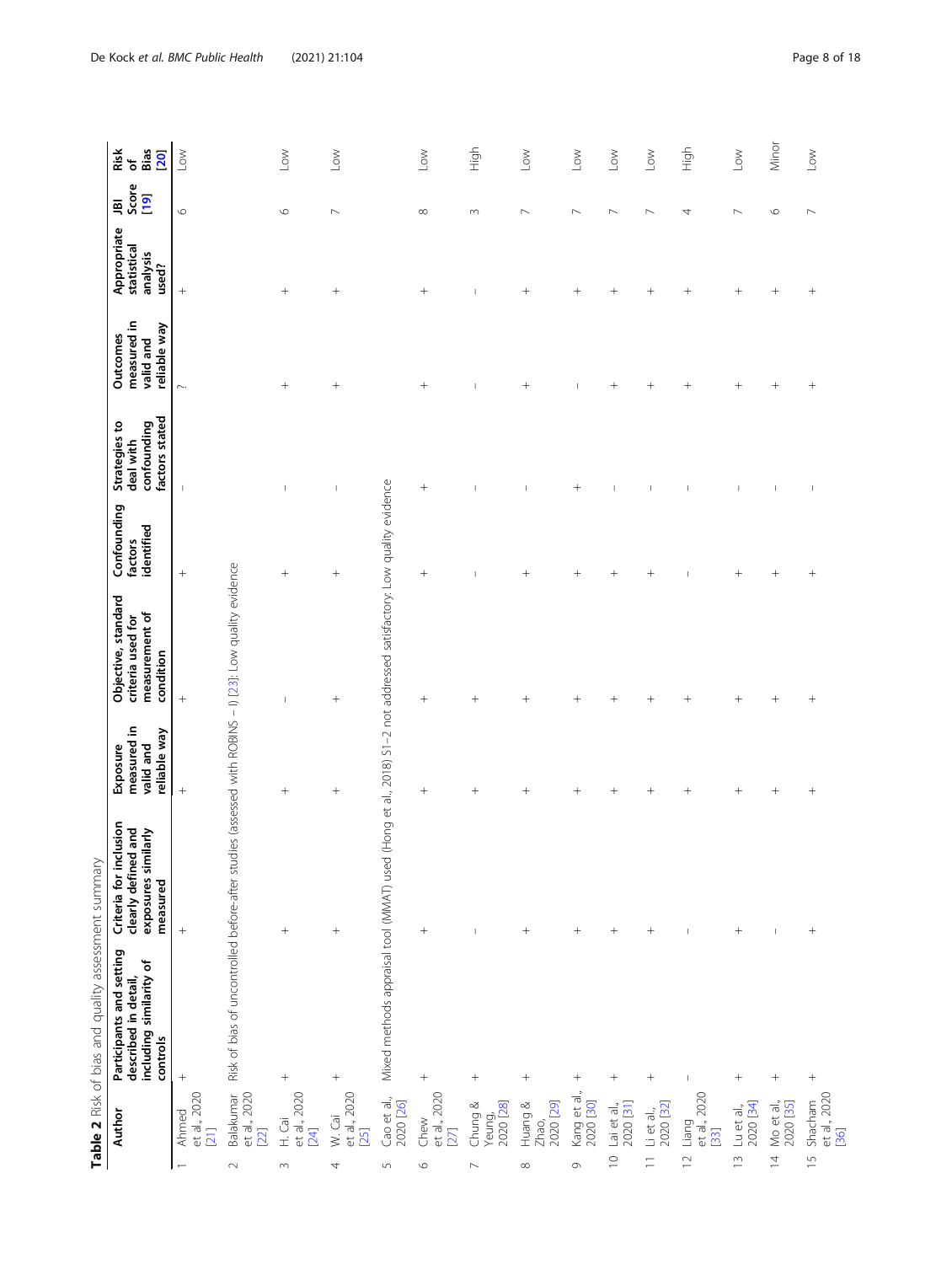|                                                | <b>THREE</b> I ISLAMS AND A STRIP CONTROL OF THE PERSON CONTROL OF THE PROPERTY OF THE SHIFT OF THE STRIP OF THE STRIP OF THE STRIP OF THE STRIP OF THE STRIP OF THE STRIP OF THE STRIP OF THE STRIP OF THE STRIP OF THE STRIP OF T |                                                                                  |                                                      |                                                                         |                                      |                                                             |                                                      |                                                 |                                   |                              |
|------------------------------------------------|-------------------------------------------------------------------------------------------------------------------------------------------------------------------------------------------------------------------------------------|----------------------------------------------------------------------------------|------------------------------------------------------|-------------------------------------------------------------------------|--------------------------------------|-------------------------------------------------------------|------------------------------------------------------|-------------------------------------------------|-----------------------------------|------------------------------|
| Author                                         | Participants and setting<br>including similarity of<br>described in detail,<br>controls                                                                                                                                             | Criteria for inclusion<br>clearly defined and<br>exposures similarly<br>measured | measured in<br>reliable way<br>valid and<br>Exposure | Objective, standard<br>measurement of<br>criteria used for<br>condition | Confounding<br>identified<br>factors | factors stated<br>Strategies to<br>confounding<br>deal with | measured in<br>reliable way<br>Outcomes<br>valid and | Appropriate<br>statistical<br>analysis<br>used? | Score<br>[1 <mark>9</mark> ]<br>ቛ | ច<br>ធី<br>Risk<br><b>20</b> |
| 16 Sun et al.,<br>2020 [37]                    | Joanna Briggs Institute tool to assess qualitative studies used - 10 item tool [38]: High quality evidence                                                                                                                          |                                                                                  |                                                      |                                                                         |                                      |                                                             |                                                      |                                                 | $\circ$                           |                              |
| 17 Tan et al.,<br>2020 [39]                    |                                                                                                                                                                                                                                     |                                                                                  | $^{+}$                                               | $^{+}$                                                                  | $^{+}$                               | $\overline{\phantom{a}}$                                    | $^{+}$                                               | $^+$                                            |                                   | Low                          |
| et al., 2020<br>[40]<br>18 Urooj               | Mixed methods appraisal tool (MMAT) [41] S1-2 & all 5 criteria addressed satisfactory: High quality evidence                                                                                                                        |                                                                                  |                                                      |                                                                         |                                      |                                                             |                                                      |                                                 |                                   |                              |
| et al., 2020<br>[42]<br>19 S. Wang             |                                                                                                                                                                                                                                     |                                                                                  | $^{+}$                                               | $^{+}$                                                                  |                                      | $\begin{array}{c} \hline \end{array}$                       | $^{+}$                                               | $^{+}$                                          |                                   | Low                          |
| 20 Wu et al.,<br>2020 [43]                     | $^{+}$                                                                                                                                                                                                                              |                                                                                  | $^{+}$                                               | $^{+}$                                                                  | $^{+}$                               | I                                                           | $^{+}$                                               | $^{+}$                                          | $\circ$                           | Minor                        |
| 21 Xiao et al.,<br>2020 [44]                   | $^{+}$                                                                                                                                                                                                                              | I                                                                                | $^{+}$                                               | $^{+}$                                                                  | $^{+}$                               | I                                                           | $^{+}$                                               | $^{+}$                                          | $\circ$                           | Minor                        |
| 22 Xu et al.,<br>2020 [42]                     | Assessed with Critical Appraisal Skills Programme appraisal tool [45]                                                                                                                                                               |                                                                                  |                                                      |                                                                         |                                      |                                                             |                                                      |                                                 |                                   | Minor                        |
| Zeng,<br>2020 [46]<br>Yin &<br>$\overline{23}$ | Joanna Briggs Institute tool to assess qualitative studies used - 10 item tool [38]: High quality evidence                                                                                                                          |                                                                                  |                                                      |                                                                         |                                      |                                                             |                                                      |                                                 | $\supseteq$                       |                              |
| 24 Zhang<br>et al., 2020<br>$[47]$             |                                                                                                                                                                                                                                     | $^{+}$                                                                           | $^{+}$                                               | $^{+}$                                                                  | $^{+}$                               | $\overline{\phantom{a}}$                                    | $\ddot{\phantom{1}}$                                 | $\ddot{\phantom{1}}$                            |                                   | $\geq$                       |

Table 2 Risk of bias and quality assessment summary (Continued) **Table 2** Risk of bias and quality assessment summary (Continued)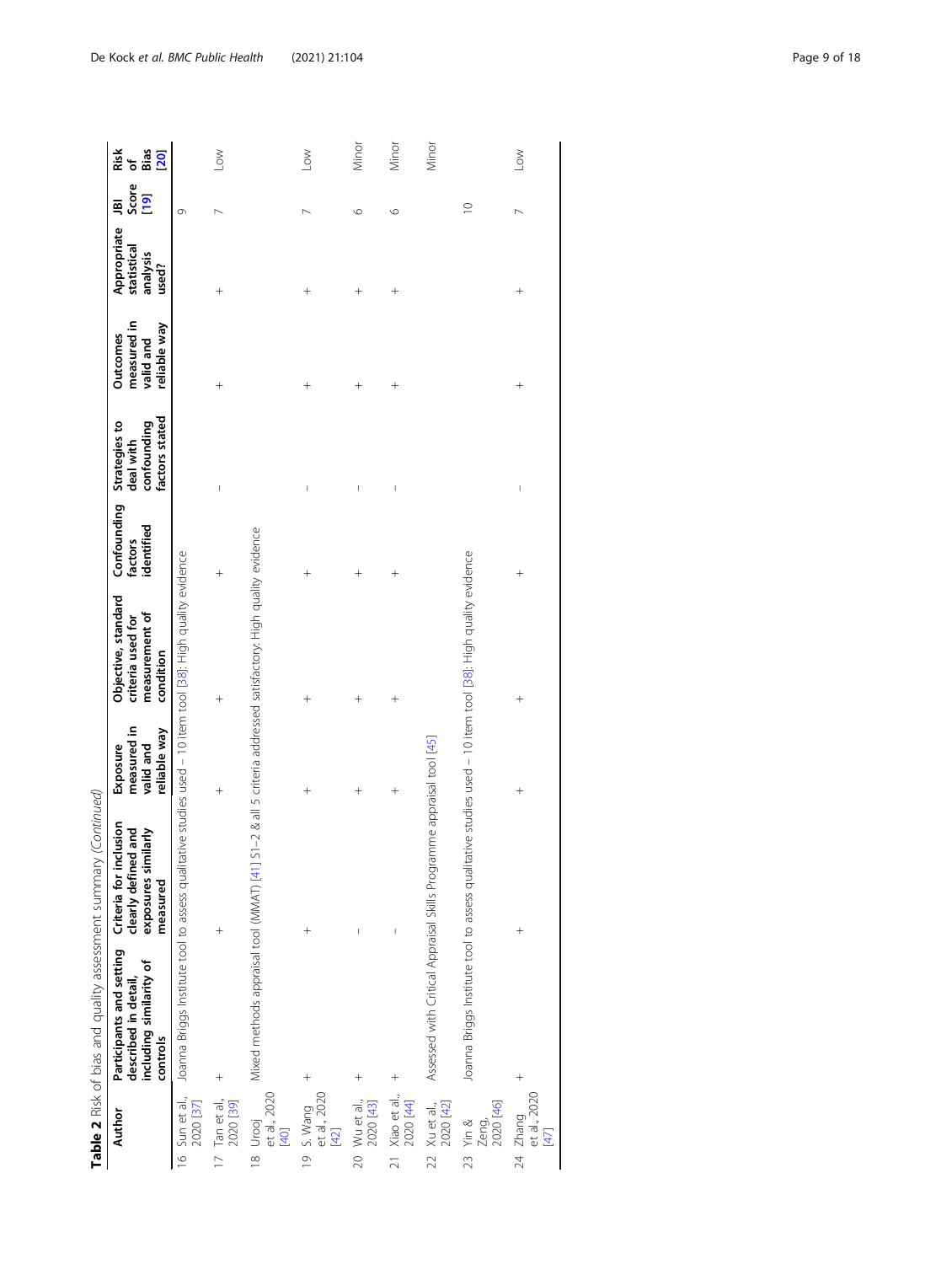<span id="page-9-0"></span>

| No of studies                                 | Design             | Risk of bias                                                                                                              | Table 3 Certainty of evidence for the risk factors associated with adverse mental health outcomes on health and care staff during the COVID-19 pandemic<br>Additional considerations                                                                                                                                                                                                                                                                                                                                                 | Certainty (overall score) <sup>a</sup>   |
|-----------------------------------------------|--------------------|---------------------------------------------------------------------------------------------------------------------------|--------------------------------------------------------------------------------------------------------------------------------------------------------------------------------------------------------------------------------------------------------------------------------------------------------------------------------------------------------------------------------------------------------------------------------------------------------------------------------------------------------------------------------------|------------------------------------------|
|                                               |                    | Factor: Frontline staff/Close contact with COVID-19 patients [30,                                                         | 31, 34, 42                                                                                                                                                                                                                                                                                                                                                                                                                                                                                                                           |                                          |
| 4                                             | $\scriptstyle\sim$ | $\sim$                                                                                                                    | No difference between frontline and non-frontline staff reported (This finding was not statistically significant) [33].<br>Inconsistency: Higher burnout reported in non-frontline staff (Cancer hospital, Wuhan) [43].<br>Frontline nurses reported lower vicarious trauma scores [32]                                                                                                                                                                                                                                              | $\bigoplus \bigoplus \bigoplus$ Moderate |
| Factor: Nurse [24, 26, 31]                    |                    |                                                                                                                           |                                                                                                                                                                                                                                                                                                                                                                                                                                                                                                                                      |                                          |
| $\sim$                                        | $\sim$             | $\sim$                                                                                                                    | risk for adverse psychological outcomes. No studies compared nurses to primary care or social staff.<br>Not all confounding factors were dealt with in the three studies reporting nurses to be at a higher<br>Inconsistency: Doctors were found to have more sleep disturbances than nurses (This finding was<br>not statistically significant) [42].                                                                                                                                                                               | <b>OOOO</b> Moderate                     |
| Factor: Clinical healthcare workers [34, 47]  |                    |                                                                                                                           |                                                                                                                                                                                                                                                                                                                                                                                                                                                                                                                                      |                                          |
| $\sim$                                        | $\sim$             | $\sim$                                                                                                                    | Inconsistency in these findings [39].                                                                                                                                                                                                                                                                                                                                                                                                                                                                                                | <b>GGGCO</b> Moderate                    |
| Factor: Heavy workload [26, 35, 37]           |                    |                                                                                                                           |                                                                                                                                                                                                                                                                                                                                                                                                                                                                                                                                      |                                          |
|                                               | $\sim$             | $\scriptstyle\sim$                                                                                                        | No serious inconsistencies                                                                                                                                                                                                                                                                                                                                                                                                                                                                                                           | ⊕⊕⊕⊕⊕ High                               |
|                                               |                    | Factor: Lack of personal protective equipment (PPE) [24, 28, 40, 46]                                                      |                                                                                                                                                                                                                                                                                                                                                                                                                                                                                                                                      |                                          |
| 4                                             | $\sim$             | $\sim$                                                                                                                    | No serious inconsistencies                                                                                                                                                                                                                                                                                                                                                                                                                                                                                                           | ⊕⊕⊕⊕⊕ High                               |
| Factor: Point of outbreak [37, 58]            |                    |                                                                                                                           |                                                                                                                                                                                                                                                                                                                                                                                                                                                                                                                                      |                                          |
|                                               | $\sim$             |                                                                                                                           | Only two studies - one was limited to the sample of a surgical department where confounding<br>factors were not dealt with and one was a qualitative study.                                                                                                                                                                                                                                                                                                                                                                          | <b>OOOOO</b>                             |
| Factor: Rural location [47]                   |                    |                                                                                                                           |                                                                                                                                                                                                                                                                                                                                                                                                                                                                                                                                      |                                          |
|                                               | $\sim$             | $\circ$                                                                                                                   | Only one study reported findings on effect of rurality.                                                                                                                                                                                                                                                                                                                                                                                                                                                                              | <b>ECCOO</b> Very low                    |
| Factor: Fear of infection [21, 26, 28]        |                    |                                                                                                                           |                                                                                                                                                                                                                                                                                                                                                                                                                                                                                                                                      |                                          |
| $\sim$                                        | $\sim$             | $\sim$                                                                                                                    | No serious inconsistencies                                                                                                                                                                                                                                                                                                                                                                                                                                                                                                           | ⊕⊕⊕⊕⊕                                    |
| Factor: Concern about family [24, 26, 37, 40] |                    |                                                                                                                           |                                                                                                                                                                                                                                                                                                                                                                                                                                                                                                                                      |                                          |
| 4                                             |                    |                                                                                                                           | This theme was predominantly raised in qualitative literature.                                                                                                                                                                                                                                                                                                                                                                                                                                                                       | <b>ACCO Moderate</b>                     |
| Factor: Younger age [24, 29, 33]              |                    |                                                                                                                           |                                                                                                                                                                                                                                                                                                                                                                                                                                                                                                                                      |                                          |
| $\sim$                                        |                    | $\sim$                                                                                                                    | Age was found to be a complex risk factor where the focus of anxiety depended on the age group assessed [24].                                                                                                                                                                                                                                                                                                                                                                                                                        | <b>GOOO Low</b>                          |
| Factor: Gender - Female [31, 47]              |                    |                                                                                                                           |                                                                                                                                                                                                                                                                                                                                                                                                                                                                                                                                      |                                          |
| $\sim$                                        | $\sim$             |                                                                                                                           | based on gender [21]. Furthermore, confounding factors assessing gender in both included studies<br>Inconsistencies were found - for example: a large global survey of dentists found no differences<br>were not satisfactorily dealt with.                                                                                                                                                                                                                                                                                          | ⊕⊕OO Low                                 |
| Factor: Organic illness [36, 47]              |                    |                                                                                                                           |                                                                                                                                                                                                                                                                                                                                                                                                                                                                                                                                      |                                          |
| $\sim$                                        |                    |                                                                                                                           | No serious inconsistencies                                                                                                                                                                                                                                                                                                                                                                                                                                                                                                           | $\bigoplus \bigoplus \bigoplus$ Moderate |
| Factor: Being an only child [35, 42]          |                    |                                                                                                                           |                                                                                                                                                                                                                                                                                                                                                                                                                                                                                                                                      |                                          |
| $\sim$                                        |                    | $\circ$                                                                                                                   | No serious inconsistencies.                                                                                                                                                                                                                                                                                                                                                                                                                                                                                                          | ⊕⊕OO                                     |
| $a^4 \oplus$<br>€,<br>°€                      |                    | Moderate = This research provides a good indication<br>Low = This research provides some indication of the                | Very low = This research does not provide a reliable indication of the likely effect. The likelihood that the effect will be substantially different** is very high<br>of the likely effect. The likelihood that the effect will be substantially different*** is moderate<br>$\oplus$ High = This research provides a very good indication of the likely effect. The likelihood that the effect will be substantially different** is low<br>ikely effect. However, the likelihood that it will be substantially different** is high |                                          |
|                                               |                    | ⊕OOO very low = I ins research www<br>Substantially different = a large enough difference that it might affect a decision |                                                                                                                                                                                                                                                                                                                                                                                                                                                                                                                                      |                                          |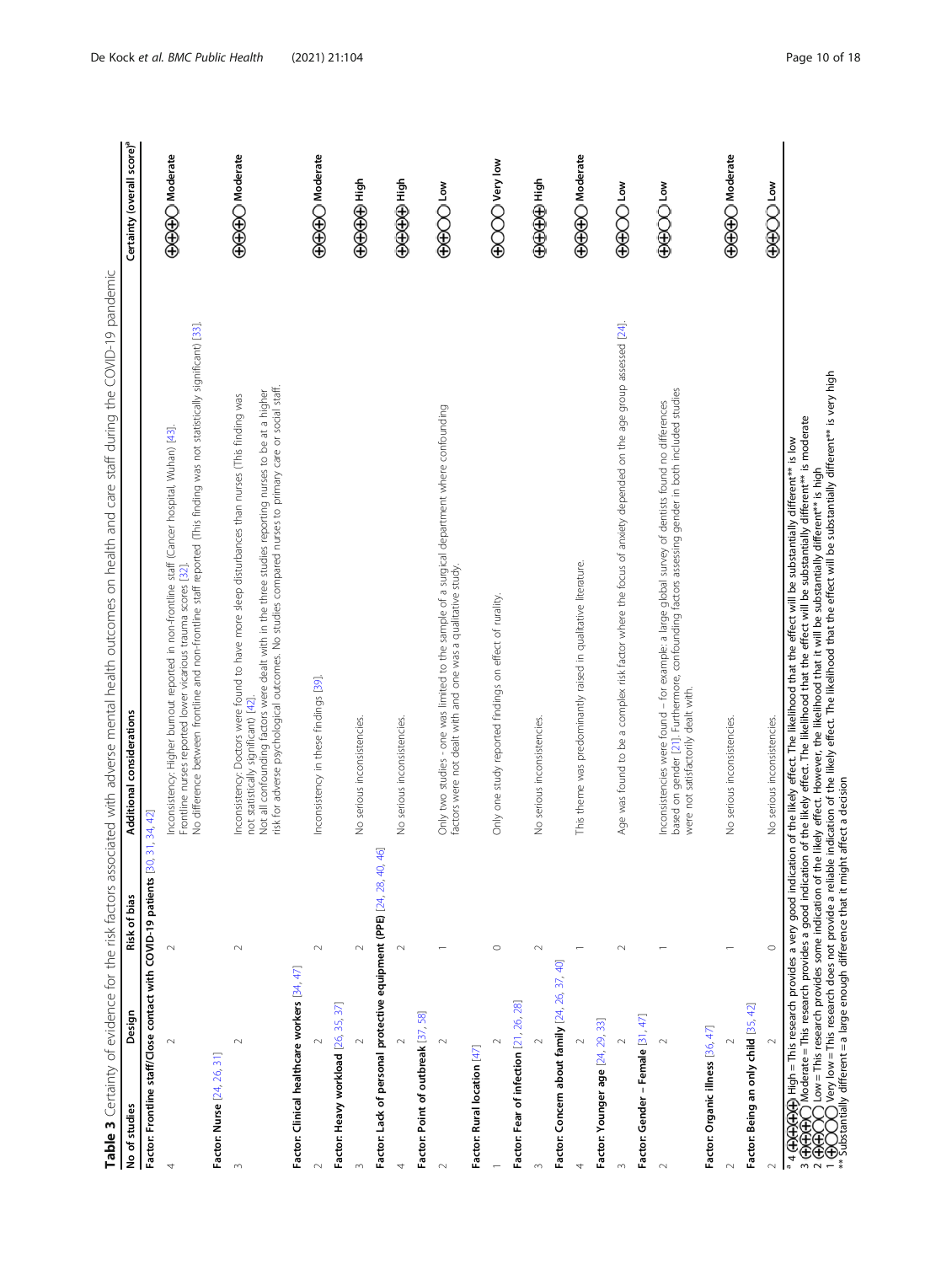A mixed method paper also showed that nurses had a higher rate of depressive symptoms than doctors. Whilst this was a small sample size, it echoes the findings from larger studies [\[26](#page-16-0)].

With regard to other HCWs, there were two studies which assessed dentists and other dental workers and found them to be at risk of anxiety and elevated distress. Neither study found any difference based on gender or educational level [[36,](#page-16-0) [59\]](#page-17-0). There were no studies comparing dental workers to other HCWs. We did not find any studies that focussed on the primary care workforce or that assessed social care workers.

With regard to seniority, one paper found that having an intermediate technical title was associated with more severe MH symptoms [\[31](#page-16-0)].

#### Frontline staff/direct contact with COVID-19

Four high-quality studies found being in a 'frontline' position or having direct contact with COVID-19 patients was associated with higher levels of psychological distress [\[30](#page-16-0), [31,](#page-16-0) [34,](#page-16-0) [42\]](#page-16-0).

Increased direct exposure to COVID-19 patients increased the mental health risks in health care workers in one study in Wuhan [[30\]](#page-16-0). This finding is backed by Lai et al. [[31\]](#page-16-0), who found that being a frontline worker was independently associated with more severe depression, anxiety and insomnia scores. In addition, a cross sectional survey of staff in a paediatric centre found that contact with COVID-19 patients was independently associated with increased risk of sleep disturbance [\[42](#page-16-0)]. Lu et al. [\[34](#page-16-0)] found that medical HCWs in direct contact with COVID-19 patients had almost twice the risk of anxiety and depression than non-medical staff with low risk of contact with COVID-19.

There were conflicting results found in two studies. A study in a cancer hospital in Wuhan found burnout frequency to be lower in frontline staff [\[43\]](#page-17-0). The authors identified confounding factors which may have led to this result, but it is of interest as it is one of the only studies that assessed HCWs outside of the acute general medicine setting. Li et al. [\[32\]](#page-16-0), also found that frontline nurses had significantly lower levels of vicarious trauma scores than non-frontline workers and the general population.

#### Personal protective equipment (PPE)

PPE concerns were the most common theme brought up voluntarily in free-text feedback in a study by Chung & Yeung [\[60\]](#page-17-0), and a survey in Pakistan revealed that 80% of participants expected provision of PPE [\[40](#page-16-0)]. H.Cai et al. [\[24](#page-16-0)] also found that PPE was protective when adequate, but a risk factor for stress when inadequate. This finding appears to be bolstered by a qualitative study of frontline nurses in Wuhan, which found that physical health and safety was one of their primary needs. This study also reported PPE as a protective factor  $[46]$  $[46]$ .

#### Heavy workload

Longer working time per week was found to be a risk factor in a study by Mo et al. [[35\]](#page-16-0) This, together with increased work intensity or patient load per hour, were themes in a mixed methods study of 37 staff of a clinic in Beijing [\[26\]](#page-16-0) and a qualitative study of nurses in China [[37\]](#page-16-0), also suggesting heavy workload as a risk factor.

# Psychosocial factors

# Fear of infection

A fear of infection was a highlighted in a qualitative study by Cao et al., (2020, 31), and brought up as a theme in free-text feedback in a cross sectional survey by Chung & Yeung [[60\]](#page-17-0). Ahmed et al. [\[59\]](#page-17-0) found that 87% of dentists surveyed described a fear of being infected with COVID-19 from either a patient or a coworker.

#### Concern about family

This was brought up as one of the main stress factors in a study by H.Cai et al. [[24\]](#page-16-0), particularly amongst staff in the 31–40 year age-group. Knowing that their family was safe was also the greatest stress reliever  $[24]$  $[24]$  $[24]$ , whilst fear of infecting family was identified in 79.7% of 222 participants in a study in Pakistan [[40](#page-16-0)]. It was also a theme highlighted in the qualitative data [[26](#page-16-0), [37](#page-16-0)].

#### Sociodemographic factors

#### Younger age

One Chinese web-based survey which included the general population and HCWs, showed that younger people had significantly higher anxiety and depression scores, but no difference in sleep quality. Conversely, the same study found that HCWs were significantly more likely to have poor sleep quality, but found no difference in anxiety or depressive symptoms based on occupation. The study did not examine the effect of age group on HCWs [[29\]](#page-16-0).

H. Cai et al. [\[24\]](#page-16-0) suggested that age was more complex. They found that all age groups had concerns, but that the focus of their anxieties were different (for example: older staff were more likely to be anxious due to exhaustion from long hours and lack of PPE while younger staff were more likely to worry about their families).

# Gender

Women were found to be at higher risk for depression, anxiety and insomnia by Lai et al. [[31\]](#page-16-0) This was also found to be an independent risk factor for anxiety in another large nationwide Chinese study [\[47](#page-17-0)]. However, a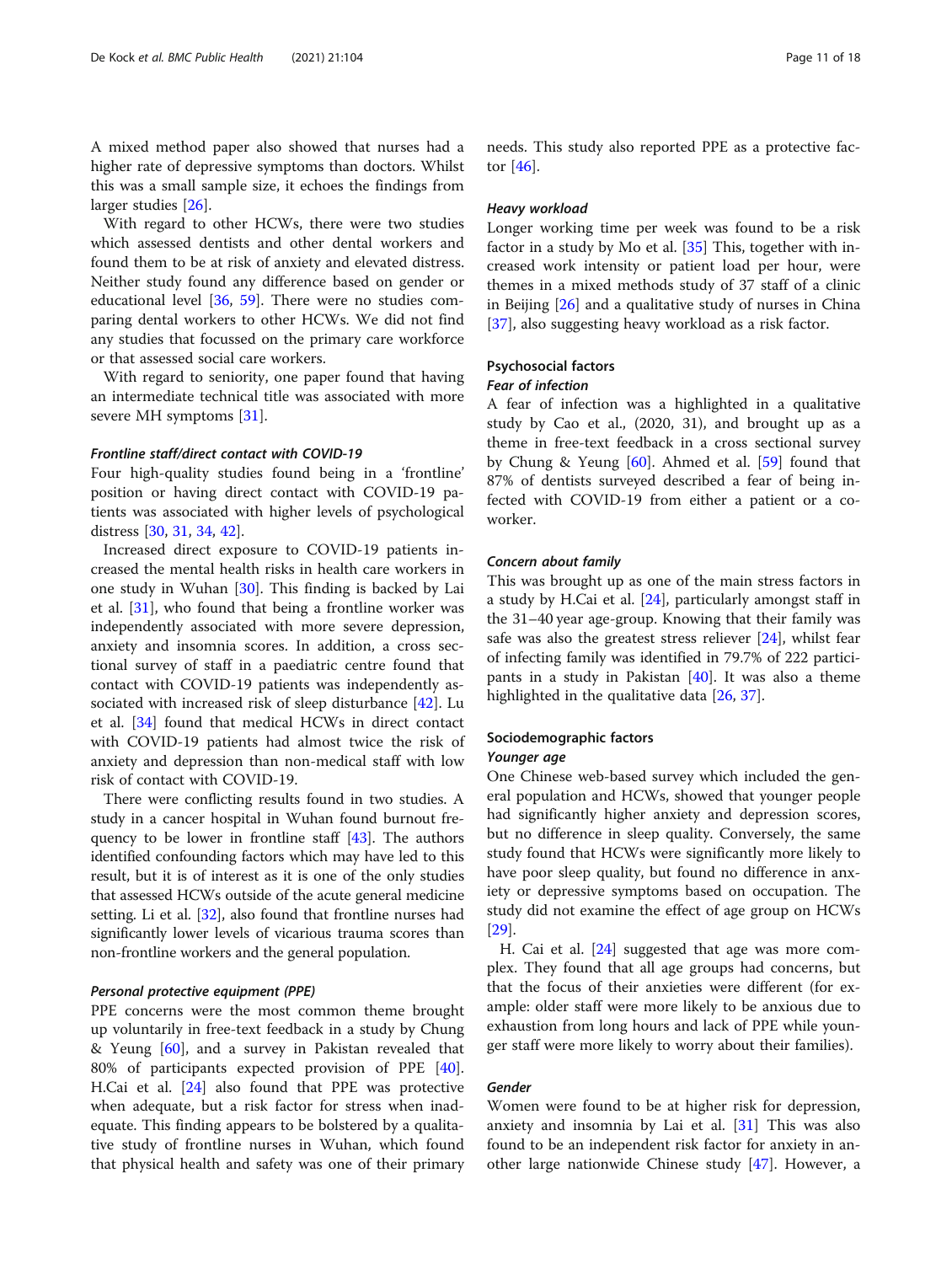global survey of dentists found no differences based on gender [[59](#page-17-0)].

#### Underlying illness

We found two studies which identified that having an underlying organic illness as an independent risk factor for poor psychological outcomes. A study of dentists in Israel found an increase in psychological distress in those with background illnesses as well as an increased fear of contracting COVID-19 and higher subjective overload [\[36](#page-16-0)]. In medical HCWs in China, organic illness was found to be an independent risk factor for insomnia, anxiety, OCD, somatising symptoms and depression in medical HCWs [[47\]](#page-17-0).

#### Being an only child

This was independently associated with sleep disturbance in paediatric HCWs in Wuhan [\[42](#page-16-0)]. Being an only child was also found to be significantly associated with stress by Mo et al. [[35](#page-16-0)].

There was also a significant association between physical symptoms and poor psychological outcomes in a large multicentre study based in India and Singapore. It is unclear if this represented somatization or organic illness and the authors suggest the relationship between physical symptoms and psychological aspects was bi-directional [[27](#page-16-0)].

#### Environmental factors

#### Point in pandemic curve

One longitudinal study carried out in China in a surgical department, found that anxiety and depression scores during the 'outbreak' period were significantly higher when compared to a similar group assessed after the outbreak period [[58\]](#page-17-0). This was a small sample of 120 and only assessed surgical staff, but this longitudinal data was supported by a qualitative study in China which suggested that anxiety peaks at the start of the outbreak and reduces with time [\[37\]](#page-16-0).

#### Geography

Living in a rural area was only assessed by one study which showed that it was an independent risk factor for insomnia and anxiety in medical HCWs [\[47](#page-17-0)]. This may reflect a need to further investigate the effect of rurality on psychological wellbeing during this pandemic.

# Protective factors against adverse mental health outcomes

The review identified protective factors against adverse mental health outcomes during COVID-19. Table [4](#page-12-0) provides the GRADE evidence profile of the certainty of evidence for this. The protective factors can be grouped into the three thematic areas of: i) occupational, ii) psychosocial and iii) environmental.

# Occupational factors

# Experience

W. Cai et al. [\[25\]](#page-16-0) found that previous experience in a public health emergency (PHE) was protective against adverse mental health outcomes. Staff that had no previous experience were also more likely to have low rates of resilience, and social support.

#### **Training**

A small cohort study of 27 surgeons, who were given pre and post training surveys, suggested that training alleviates psychological stress [\[22](#page-16-0)]. Good hospital guidance was identified to relieve stress in a study by H.Cai et al. [[24\]](#page-16-0), and increasing self-knowledge was a coping strategy deployed by staff. Dissemination of knowledge was also mentioned in a qualitative study by Yin & Zeng [\[46](#page-17-0)]; participants described subjective stress reduction after their seniors explained relevant knowledge to them.

#### Adequate PPE

As mentioned above, PPE was found to be a protective factor when adequate and a risk factor for poor mental health outcomes when deemed to be inadequate [[24](#page-16-0), [46\]](#page-17-0).

# Psychosocial factors

#### Resilience

One study assessed self-efficacy in dental staff and found that it was a protective factor [[36\]](#page-16-0). Self-efficacy was also found to improve sleep quality by Xiao et al. [[44\]](#page-17-0), whilst W.Cai et al. [\[25](#page-16-0)] measured resilience using a validated measure and found it to be a protective factor against adverse MH outcomes.

#### Being in a committed relationship

This was found to be protective by Shacham et al. [[36](#page-16-0)] This was not directly assessed in other studies.

#### Safety of family

This had the biggest impact in reducing stress in a cross-sectional study by H. Cai et al. [\[24](#page-16-0)] This was also not assessed in other studies.

### Environmental factors

#### Support

Support and recognition from the health care team, government and community was identified as a protective theme in several studies. Social support, measured using the Social Support Rate Scale (SSRS) was found to indirectly affect sleep by directly reducing anxiety and stress and increasing self-efficacy [\[44](#page-17-0)].

Team support was identified as a protective factor in a qualitative study by Sun et al. [[37](#page-16-0)] Good hospital guidance was also identified as a stress reliever by H. Cai et al. [\[24](#page-16-0)], who found that HCWs expected recognition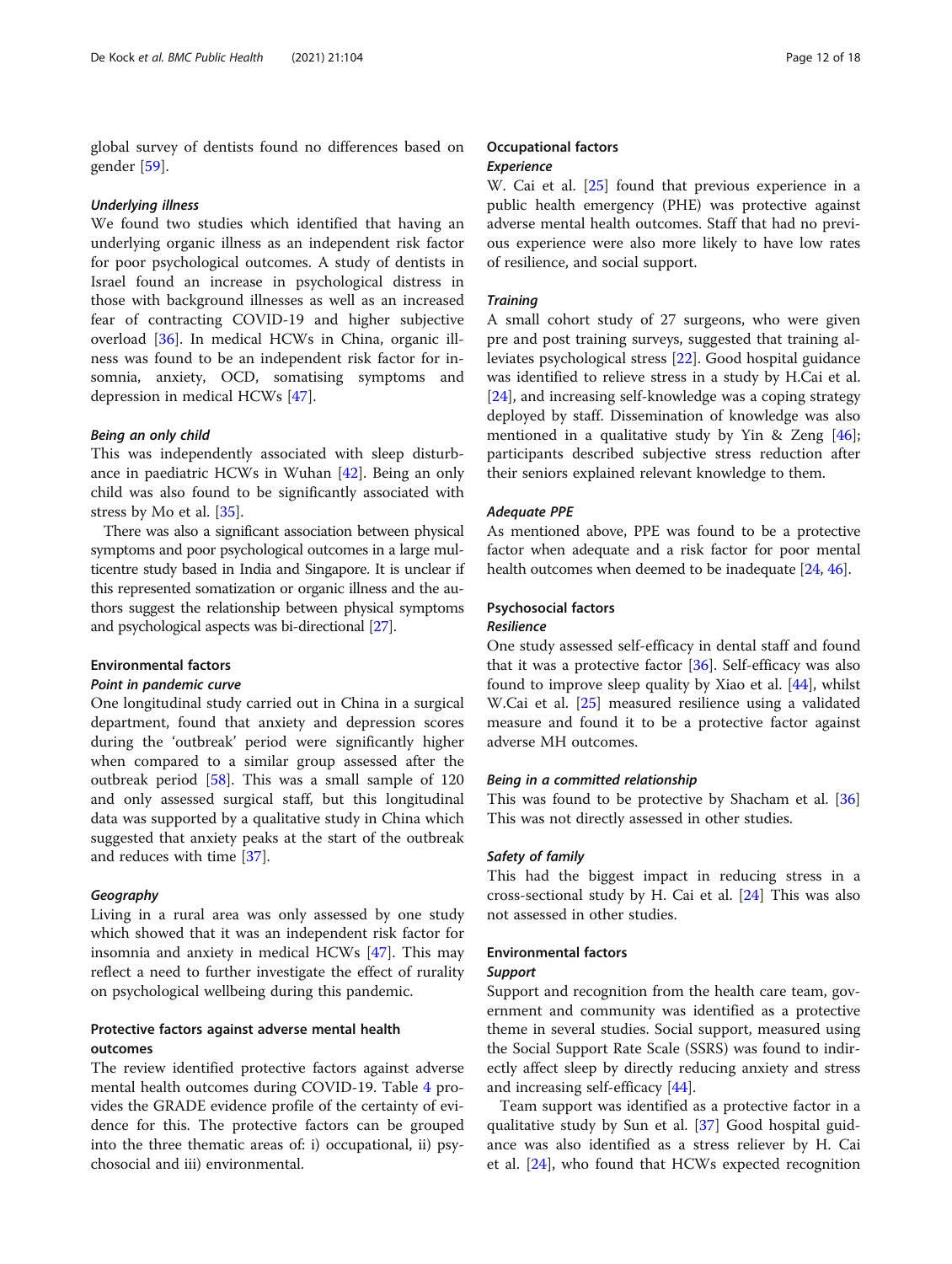<span id="page-12-0"></span>Table 4 Certainty of evidence for the protective factors associated with mitigating adverse mental health outcomes on health and care staff during the COVID-19 pandemic

| No of studies                                      | Design | <b>Risk of bias</b> | <b>Additional considerations</b>                                                                                                                    | Certainty (overall score) <sup>®</sup>                                                                                                                                                                                                                                                                                                                                                                                                                    |
|----------------------------------------------------|--------|---------------------|-----------------------------------------------------------------------------------------------------------------------------------------------------|-----------------------------------------------------------------------------------------------------------------------------------------------------------------------------------------------------------------------------------------------------------------------------------------------------------------------------------------------------------------------------------------------------------------------------------------------------------|
|                                                    |        |                     | Factor: Support (Community, social, team, government) [24, 37, 44, 46]                                                                              |                                                                                                                                                                                                                                                                                                                                                                                                                                                           |
| 4                                                  | 2      | 2                   | No serious inconsistencies.                                                                                                                         | <b>(D)CDCFD</b> High                                                                                                                                                                                                                                                                                                                                                                                                                                      |
|                                                    |        |                     | Factor: Adequate personal protective equipment (PPE) [24, 46]                                                                                       |                                                                                                                                                                                                                                                                                                                                                                                                                                                           |
| 2                                                  | 2      | $\Omega$            | Few studies assessed PPE directly as a protective factor. Many found it to<br>be a risk factor when inadequate.                                     | Low<br>$H \times H$                                                                                                                                                                                                                                                                                                                                                                                                                                       |
| Factor: Being in a committed relationship [36]     |        |                     |                                                                                                                                                     |                                                                                                                                                                                                                                                                                                                                                                                                                                                           |
| 1                                                  | 2      | $\mathbf{0}$        | Only one study assessed this factor.                                                                                                                | $\bigcirc$ Very low                                                                                                                                                                                                                                                                                                                                                                                                                                       |
|                                                    |        |                     | Factor: Prior outbreak experience/COVID-19 Knowledge [22, 24, 46, 61]                                                                               |                                                                                                                                                                                                                                                                                                                                                                                                                                                           |
| 4                                                  | 2      |                     | No serious inconsistencies, but the data also included one low quality<br>uncontrolled pre and post exposure study, as well as a qualitative study. | <b>AAAOModerate</b>                                                                                                                                                                                                                                                                                                                                                                                                                                       |
| Factor: Resilience [36, 44, 61]                    |        |                     |                                                                                                                                                     |                                                                                                                                                                                                                                                                                                                                                                                                                                                           |
| 3                                                  | 2      |                     | Resilience was empirically measured with validated scores                                                                                           | <b>OOOO</b> High                                                                                                                                                                                                                                                                                                                                                                                                                                          |
| Factor: Altruistic acts [37]                       |        |                     |                                                                                                                                                     |                                                                                                                                                                                                                                                                                                                                                                                                                                                           |
| 1                                                  | 2      |                     | Only one qualitative study assessed this factor.                                                                                                    | ⊕GHO Low                                                                                                                                                                                                                                                                                                                                                                                                                                                  |
| Factor: Personal growth [37]                       |        |                     |                                                                                                                                                     |                                                                                                                                                                                                                                                                                                                                                                                                                                                           |
| 1                                                  | 2      |                     | Only one qualitative study assessed this factor.                                                                                                    | <b>AAA</b><br>Low                                                                                                                                                                                                                                                                                                                                                                                                                                         |
| Factor: Gratitude, Positive self-attitude [24, 37] |        |                     |                                                                                                                                                     |                                                                                                                                                                                                                                                                                                                                                                                                                                                           |
| 2                                                  | 2      |                     | This factor was not empirically measured.                                                                                                           | $\bigoplus$<br>$\cap$ Low                                                                                                                                                                                                                                                                                                                                                                                                                                 |
| Factor: Sense of purpose [37]                      |        |                     |                                                                                                                                                     |                                                                                                                                                                                                                                                                                                                                                                                                                                                           |
|                                                    | 2      |                     | Only one qualitative study assessed this factor.                                                                                                    | $\bigoplus\hspace{-0.15cm}\bigoplus\hspace{-0.15cm}\bigoplus\hspace{-0.15cm}\bigoplus\hspace{-0.15cm}\bigoplus\hspace{-0.15cm}\bigoplus\hspace{-0.15cm}\bigoplus\hspace{-0.15cm}\bigoplus\hspace{-0.15cm}\bigoplus\hspace{-0.15cm}\bigoplus\hspace{-0.15cm}\bigoplus\hspace{-0.15cm}\bigoplus\hspace{-0.15cm}\bigoplus\hspace{-0.15cm}\bigoplus\hspace{-0.15cm}\bigoplus\hspace{-0.15cm}\bigoplus\hspace{-0.15cm}\bigoplus\hspace{-0.15$<br>$\supset$ Low |
| Factor: Safety of family [24]                      |        |                     |                                                                                                                                                     |                                                                                                                                                                                                                                                                                                                                                                                                                                                           |
| 1                                                  | 2      | $\circ$             | Only one study assessed this factor.                                                                                                                | <b>Very low</b>                                                                                                                                                                                                                                                                                                                                                                                                                                           |

<sup>3</sup>4 (H)(H)(H) High = This research provides a very good indication of the likely effect. The likelihood that the effect will be substantially different\*\* is low 3 ⊕⊕⊕⊝ Moderate = This research provides a good indication of the likely effect. The likelihood that the effect will be substantially different\*\* is moderate 2  $\bigoplus$  $\bigodot$  Low = This research provides some indication of the likely effect. However, the likelihood that it will be substantially different\*\* is high

1  $\widetilde{\bigoplus}\widetilde{\bigodot}\widetilde{\bigodot}$  Very low = This research does not provide a reliable indication of the likely effect. The likelihood that the effect will be substantially different\*\* is very high

\*\* Substantially different = a large enough difference that it might affect a decision

from the hospital authorities. This was echoed in a qualitative study of nurses in Wuhan where the desire for community concern was a strong need and tightly linked to the need for PPE and knowledge [[46\]](#page-17-0):

'To be honest, I was very apprehensive before coming to the infectious department as support staff, but on the first day here, the head nurse personally explained relevant knowledge such as disinfection and quarantine, and that helped me calm down a lot."

"I hope that our society and government pay more attention to lack of personal protective equipment' [\[46](#page-17-0)].

#### **Discussion**

As a communicable disease, and now a global public health emergency (PHE), COVID-19 places a unique challenge on our health and social care workforce that will disrupt not just their usual workplace duties but also their social context  $[62]$  $[62]$  $[62]$ . As we adjust to new ways of living and working, HSCWs are likely to continue to face challenges ahead. Our review confirms that the psychological impact of COVID-19 on health care workers is considerable, with significant levels of anxiety, depression, insomnia and distress. Studies revealed a prevalence of depressive symptoms between 8.9–50.4% and anxiety rates between 14.5–44.6% [[31,](#page-16-0) [39\]](#page-16-0). This is in keeping with other reviews and findings from previous viral outbreaks [[7,](#page-16-0) [8](#page-16-0), [63](#page-17-0)]. The majority of studies published to date come from China, particularly Wuhan the epicentre of COVID-19. There is minimal evidence published to date on the psychological impact on HCWs in Europe or the US, which have been highly impacted by the pandemic. The studies included in this review were predominantly concerned with hospital settings – we found no studies relating to social care staff or primary care staff. This is a concern, as we have increasing evidence that a large proportion of Western deaths are happening in the community and specifically in care homes [[64](#page-17-0)].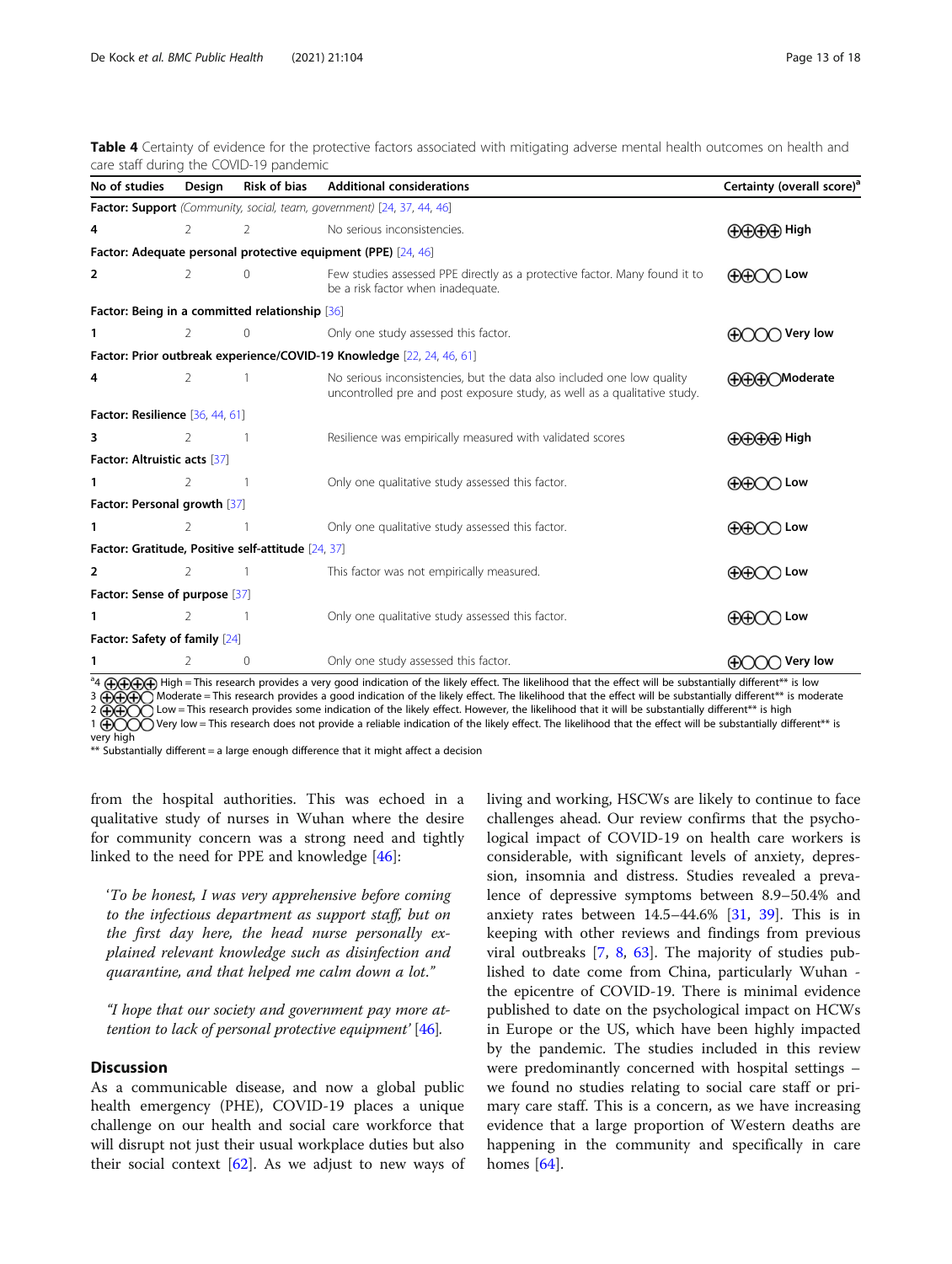Our review aimed to identify whether there were any groups particularly vulnerable to poor mental health outcomes during COVID-19. We found some evidence that nurses may be at a higher risk than doctors [\[24](#page-16-0), [26](#page-16-0), [31\]](#page-16-0). This is similar to findings which take into account previous viral outbreaks [[7\]](#page-16-0). Confounding factors were not robustly addressed however, and there were no studies that compared nurses with the primary care workforce or social care workers. There was some evidence that clinical HCWs may be at higher risk of psychological distress than non-clinical HCWs [\[34,](#page-16-0) [47\]](#page-17-0), but this was not absolute. Tan et al. [[39](#page-16-0)] found a higher prevalence of anxiety among non-medical HCWs in Singapore. The prevalence of poor MH outcomes varied between countries. Chew et al. [[27\]](#page-16-0) revealed that in data from India and Singapore, there was an overall lower prevalence of anxiety and depression than similar crosssectional data from China [[27](#page-16-0), [31,](#page-16-0) [39](#page-16-0), [60\]](#page-17-0). This suggests that different contexts and cultures may reveal different findings. It is possible that being at different points in their respective countries' outbreak curve may have played a part, as there was evidence that this may be influential [\[58](#page-17-0)]. Tan et al. [\[39\]](#page-16-0) postulated that the medical HCWs in Singapore had experienced a SARS outbreak in the past and thus were well prepared for COVID-19 both psychologically and in their infection control measures. What we can deduce is that context and cultural factors are likely to play a role, not just cadre or role of healthcare worker. It also highlights the importance of reviewing the evidence as more data emerges from other countries.

Several risk factors emerged, many in keeping with what has been found in other reviews [\[7,](#page-16-0) [8](#page-16-0)]. Those with the strongest evidence were inadequate PPE [\[24](#page-16-0), [40,](#page-16-0) [46](#page-17-0), [60\]](#page-17-0), fear of infection [[26](#page-16-0), [59](#page-17-0), [60\]](#page-17-0) and heavy workload [[26,](#page-16-0) [35](#page-16-0), [37\]](#page-16-0). Consistent with prior outbreak data  $[7, 63]$  $[7, 63]$  $[7, 63]$  $[7, 63]$  $[7, 63]$ , there was also good evidence that close contact with COVID-19 cases was a predictor of higher levels of anxiety, depression and insomnia [\[30,](#page-16-0) [31,](#page-16-0) [34,](#page-16-0) [42](#page-16-0)], although two studies appeared to show conflicting results [\[32](#page-16-0), [43](#page-17-0)]. Studies suggested that being younger in age [[24](#page-16-0), [29,](#page-16-0) [33](#page-16-0)] or being female [[31](#page-16-0), [47](#page-17-0), [59](#page-17-0)] may be a risk factor, however this should be treated with caution. An alternative explanation for this study's findings may be greater risk of frontline exposure amongst women, who are predominantly employed in lower status roles within healthcare globally according to the WHO [\[65](#page-17-0)]. It is important to note that respondents to all studies, when disaggregated by gender, were predominantly female and this may have impacted findings. The consistently higher mortality rate and risk of severe COVID-19 disease amongst men would suggest that the full picture regarding gender and MH during this pandemic is incomplete [[66,](#page-17-0) [67](#page-17-0)]. Although other risk factors were also identified, their certainty of evidence was deemed to be low.

The majority of cross-sectional studies focussed on measuring adverse MH outcomes which explains the lack of quantitative data on protective factors or coping mechanisms. Of the studies that did assess this, there were protective factors which were associated with adaptive psychological outcomes. Experience of prior infectious disease outbreaks and training were protective against poor mental health outcomes [[22,](#page-16-0) [24](#page-16-0), [25](#page-16-0), [46](#page-17-0)]. Adequate PPE was a protective factor when adequate and a risk factor when inadequate [[24,](#page-16-0) [46](#page-17-0), [60](#page-17-0)]. There was good evidence that resilience (measured by selfefficacy or resilience scales) was protective against poor mental health outcomes [\[25](#page-16-0), [36,](#page-16-0) [44\]](#page-17-0). This is of importance when assessing how to positively contribute to reducing the psychological burden on our health and social care staff. There was strong evidence that community support was a protective factor [\[24](#page-16-0), [37](#page-16-0), [44,](#page-17-0) [46](#page-17-0)]. Community support was important in a number of studies, referring to social support as well as recognition and support from the healthcare team, government and wider community  $[24, 37, 44, 46, 68]$  $[24, 37, 44, 46, 68]$  $[24, 37, 44, 46, 68]$  $[24, 37, 44, 46, 68]$  $[24, 37, 44, 46, 68]$  $[24, 37, 44, 46, 68]$  $[24, 37, 44, 46, 68]$  $[24, 37, 44, 46, 68]$  $[24, 37, 44, 46, 68]$  $[24, 37, 44, 46, 68]$ . Other adaptive behaviours emerged from qualitative data, including gratitude and the ability to find purpose and growth from the situation [[37](#page-16-0)]. These findings are in keeping with a recent study which identified key domains of risk for burnout in healthcare. They highlighted that being part of a supportive team community is a strong protective factor as are clear values and meaningful work [[69\]](#page-17-0). They advise that organisational-level interventions creating a healthy workplace are the key to preventing burnout [[69\]](#page-17-0). This is echoed in a recent systematic review and meta-analysis of the effectiveness of interventions designed to reduce symptoms and prevalence of MH disorders and suicidal behaviour among physicians. This review concluded that, whilst individually directed interventions are associated with some reduction in symptoms of common MH disorders, there needs to be increased focus on organisational-level interventions that improve the work environment [[2\]](#page-15-0).

Whilst our findings showed evidence that occupational and environmental factors at the workplace level played a key role for MH outcomes, there was no mention of wider societal structural issues that have been emerging during this pandemic. Of particular importance is the evidence that black and ethnic minority people of all ages in the global north are at greater risk of contracting and dying from COVID-19 [[70](#page-17-0)–[72\]](#page-17-0). A recent large study in the US found that non-white HCWs were at increased risk of contracting COVID-19 and were disproportionately affected by inadequate PPE and close exposure to COVID-19 patients [\[3\]](#page-15-0). This suggests wider structural factors are at play and need to be investigated.

The paucity of empirical studies investigating the mental health of social care and primary care staff during the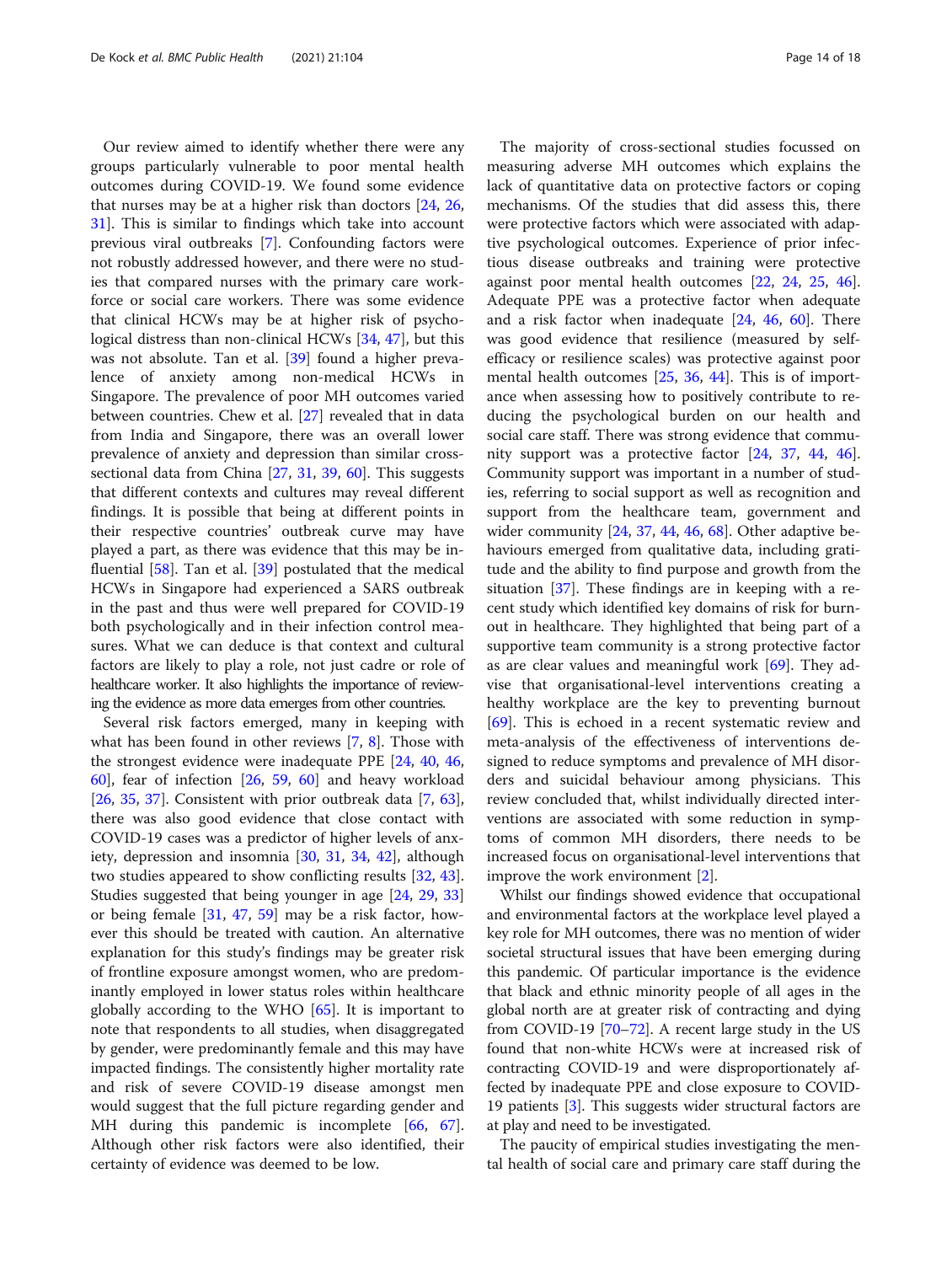COVID-19 pandemic should also be rectified. With the majority of studies taking place in China, where ageing in place rather than residential care is the norm [[73\]](#page-17-0), it is unsurprising that none investigated care homes, where it is estimated around 40–50% of all deaths related to COVID-19 occur in Europe and the US [[64\]](#page-17-0). Moreover, there is evidence that front-line HCWs who work in nursing homes are among the highest at risk of contracting the virus [[3](#page-15-0)]. With the majority of studies taking place in urban hospital settings, and particularly in Wuhan – the epicentre of the outbreak – the generalizability of findings to other settings may be limited, particularly as countries pass through different points in the outbreak curve. However, this review does highlight the considerable psychological impact that COVID-19 has played so far on health care workers and, therefore, adds to the recent calls to take notice of this important issue [[14\]](#page-16-0). Yet the evidence also suggests that, although predictors for psychological distress exist, these are not absolute and context may play an important role on the manifestation of adverse MH outcomes.

#### Strengths and limitations

This rapid review has synthesized and discussed the current literature on the psychological impact of the COVID-19 pandemic on health and social care workers. A major limitation was that no empirical studies investigating this impact on social care workers could be found – limiting generalisability to the population reviewed. Recent evidence also suggests that having an ongoing connection to a paid job, may be protective against poor MH outcomes during the pandemic [\[74](#page-17-0)]. It would therefore be useful to compare MH outcomes amongst HCWs, or the general population, who were not actively employed during the pandemic. Unfortunately, none of the studies included this data. Furthermore, job retention schemes have varied widely between countries worldwide, thus limiting the generalisability of findings if this data had been available [\[75\]](#page-17-0).

However, to our knowledge, this is the first review investigating this population group in the context of COVID-19, without including prior viral outbreaks in its analysis and synthesis. We see this as a strength because this outbreak is different, and worth assessing in its own right. It has affected every country across the globe and disrupted everyday living in a way no other outbreak has in living memory  $[14]$  $[14]$ . A major strength of our review is that it endeavoured towards greater inclusion, during the rapidly changing COVID-19 landscape, by completing two runs of the search strategy spaced 2 weeks apart. Whilst we adhered to high methodological standards by assessing study quality and risk of bias, together with using the GRADE approach to evaluate the certainty evidence and following best practice principles [\[52](#page-17-0), [53](#page-17-0)] to present a narrative and tabulated synthesis, our review remains a rapid one with further clear limitations. The majority of the studies included in this review, for example, were from China and our selection criteria did not include studies from low-income countries or studies in languages other than English - limiting the generalizability of our findings. Being a rapid review, the protocol was not registered on PROSPERO and only one reviewer was responsible for the initial screening of papers and for several of the quality assessments. Finally, as the current review's searches were carried out early in the pandemic, it will be valuable to consider emerging research from the global arena in the light of this review's findings.

#### Conclusions

This rapid review confirms that front line HCWs are at risk of significant psychological distress as a direct result of the COVID-19 pandemic. Published studies suggest that symptoms of anxiety, depression, insomnia, distress and OCD are found within the healthcare workforce. However, most studies draw only from work in secondary care and none draw from the primary care or social care setting. Published studies so far are predominantly from China (18 out of 24 included studies) and most of these have sampled hospital staff in Wuhan - the epicentre. Findings in this review suggest that the study of different contexts and cultures may reveal different findings and we recommend more research in primary care and social care settings and to monitor rapidly emerging evidence from across the world. This should include analysis of wider societal factors including gender, racial and socio-economic disparities that may influence mental health outcomes in HCWs.

Although risk factors did emerge that were in keeping with evidence from other infectious disease outbreaks, our findings were not absolute. This review suggests that nurses may be at higher risk of adverse MH outcomes during this pandemic, but there were no studies comparing them with social care workers or the primary care workforce. Other risk factors that recurred in the data were heavy workload, lack of PPE, close contact with COVID-19, being female and underlying organic illness. Inconsistencies in findings and lack of data on staff outside hospital settings, suggest that targeting a specific group within health and social care staff with psychological interventions may be misplaced – as both presence of psychological distress and risk factors are spread across the healthcare workforce, rather than associated with particular sub-groups.

A recent call to action for mental health science during COVID-19 recommends research be undertaken to identify interventions that can be delivered under pandemic conditions to mitigate deteriorations in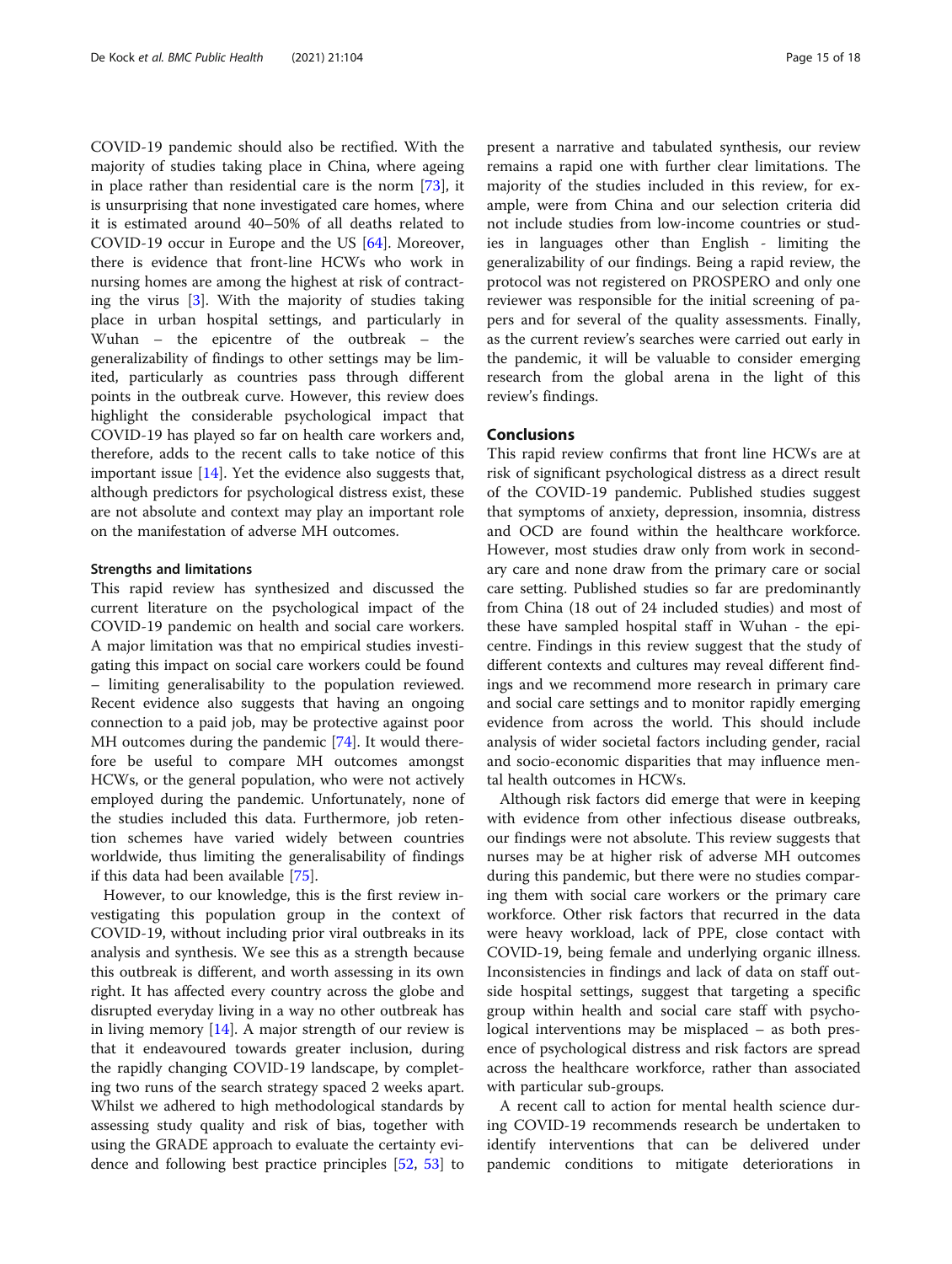<span id="page-15-0"></span>psychological well-being and support mental health. This call to action advised that personalised psychological approaches are likely to be a key [\[14](#page-16-0)]. Data from this review suggests that interventions which bolster psychological resilience may be of benefit because this was found to protect against adverse mental health outcomes. Due to the nature of the pandemic which prevents face-to-face interventions, this is likely to be digitally based. A recent systematic review, pre-dating COVID-19, suggested that individualised interventions can have modest effect on reducing adverse mental health outcomes amongst physicians [2]. However, our findings suggest that occupational and environmental factors in the workplace play a key role as risk factors and protective factors for mental health outcomes during this pandemic. Heavy workload, proximity to COVID-19 and inadequate PPE were risk factors for poor mental health, whereas good knowledge of COVID-19, a supportive work environment and adequate PPE were protective factors. It would appear from our findings that adequate PPE may be protective not just against infection, but also against adverse mental health outcomes. Individually targeted digital interventions are unlikely to address these factors [2]. We postulate that strengthening psychological resilience in a personalised approach may be effective in protecting our health and social care workers from adverse mental health outcomes but this must not defer responsibility from wider organisations and systems. We suggest that a holistic approach to HCWs psychological wellbeing is needed that includes personalised interventions alongside necessary structural changes to create a healthy, safe and supportive work environment. Further research including social care workers and analysis of wider societal structural factors is recommended.

#### Supplementary Information

The online version contains supplementary material available at [https://doi.](https://doi.org/10.1186/s12889-020-10070-3) [org/10.1186/s12889-020-10070-3.](https://doi.org/10.1186/s12889-020-10070-3)

Additional file 1. Search Strategy. This additional file provides a comprehensive overview of the search criteria design as well as the search strategy and pattern.

#### Abbreviations

CD-RISC: Connor-Davidson Resilience Scale; CES-D: Centre for Epidemiologic Studies Depression Scale (CES-D); COVID-19: Coronavirus disease 2019; DASS-21: Depression, Anxiety and Stress Scale; GAD-7: Generalised Anxiety Disorder Questionnaire; GRADE: The Grades of Recommendation, Assessment, Development and Evaluation Working Group; GSES: Generalised self-efficacy scale; HAM-A: Hamilton Anxiety Rating Scale; HAM-D: Hamilton Depression Rating Scale; HCWs: Healthcare workers; HSCWs: Health and social care workers; IES-R: Impact of Event Scale; ISI: Insomnia Severity Index; MBI: Maslach Burnout Inventory (MBI); MH: Mental health; PHE: Public Health Emergency; PHQ-4: Patient Health Questionnaire-4; PHQ-9: Patient Health Questionnaire; PPE: Personal protective equipment; PSQI: Pittsburgh Sleep Quality Index; SAS: Zung Self-Rating Anxiety Scale; SASR: The Stanford Acute Stress Reaction questionnaire; SCL-20: Symptom checklist depression scale;

SCL-90: The Symptom Checklist-90-R; SDS: Zung Self-Rating Depression Scale; SF-36: Short Form Health Survey (SF-36); SOS: Stress Overload Scale; SSRS: Social Support Rating Scale; WHO: World Health Organisation

#### Acknowledgements

Thank you to Abbie Oman (University of Aberdeen) for critically reviewing our manuscript.

#### Authors' contributions

JDK, SAM and HL had the idea for the study. JDK, RP, CoM designed the search strategy. JDK, HL, LE screened abstracts and full texts. JDK, HL, LE, SAM, acquired data, and assessed risk of bias in studies. MG contributed to interpreting the data. JDK, HL and SL wrote the manuscript. SL made substantial contributions to the revision of the manuscript. The corresponding author attests that all listed authors meet authorship criteria. All authors have approved the submitted version and have agreed both to be personally accountable for the author's own contributions and to ensure that questions related to the accuracy or integrity of any part of the work, even ones in which the author was not personally involved, are appropriately investigated, resolved, and the resolution documented in the literature.

#### Funding

This project is funded by the Chief Science Office of the Scottish Government: RAPID RESEARCH IN COVID-19 PROGRAMME REF: COV/UHI/ Portfolio. The funding sources had no role in the design or conduct of the study nor in the collection, management, analysis, and interpretation of the data; preparation, review, or approval of the manuscript; or decision to submit the manuscript for publication.

#### Availability of data and materials

The datasets during and/or analysed during the current study available from the corresponding author on reasonable request.

#### Ethics approval and consent to participate

Not applicable.

#### Consent for publication

Not applicable.

#### Competing interests

The authors declare that they have no competing interests.

#### Author details

<sup>1</sup>University of the Highlands and Islands, Institute for Health Research and Innovation, University of the Highlands and Islands, Old Perth Road, Inverness IV2 3JH, UK. <sup>2</sup>NHS Highland, Department of Clinical Psychology, New Craigs Hospital, Inverness IV3 8NP, UK. <sup>3</sup>NHS Highland, Nairn Healthcare Group, Cawdor Rd, Nairn IV12 5EE, UK. <sup>4</sup>NHS Highland, NHS Highland Cardiac Unit Raigmore Hospital, Inverness IV2 3UJ, UK.

### Received: 26 May 2020 Accepted: 14 December 2020 Published online: 09 January 2021

#### References

- 1. Gold JA. Covid-19: adverse mental health outcomes for healthcare workers. BMJ. 2020;369:m1815 [https://doi-org.knowledge.idm.oclc.org/10.1136/bmj.](https://doi-org.knowledge.idm.oclc.org/10.1136/bmj.m1815) [m1815](https://doi-org.knowledge.idm.oclc.org/10.1136/bmj.m1815).
- 2. Petrie K, Crawford J, Baker STE, Dean K, Robinson J, Veness BJ, et al. Interventions to reduce symptoms of common mental disorders and suicidal ideation in physicians: a systematic review and meta-analysis. Lancet Psychiatry. 2019;6(3):225–34 [https://doi.org/10.1016/S2215-](https://doi.org/10.1016/S2215-0366(18)30509-1) [0366\(18\)30509-1](https://doi.org/10.1016/S2215-0366(18)30509-1).
- 3. Nguyen LH, Drew DA, Graham MS, Joshi AD, Guo C, Ma W, et al. Risk of COVID-19 among front-line health-care workers and the general community: a prospective cohort study. Lancet Public Health. 2020;5(9): e475–83. [https://doi.org/10.1016/S2468-2667\(20\)30164-X](https://doi.org/10.1016/S2468-2667(20)30164-X).
- 4. Tawfik DS, Scheid A, Profit J, Shanafelt T, Trockel M, Adair KC, et al. Evidence relating health care provider burnout and quality of care: a systematic review and meta-analysis. Ann Intern Med. 2019;171(8):555–67. [https://doi.](https://doi.org/10.7326/M19-1152) [org/10.7326/M19-1152](https://doi.org/10.7326/M19-1152).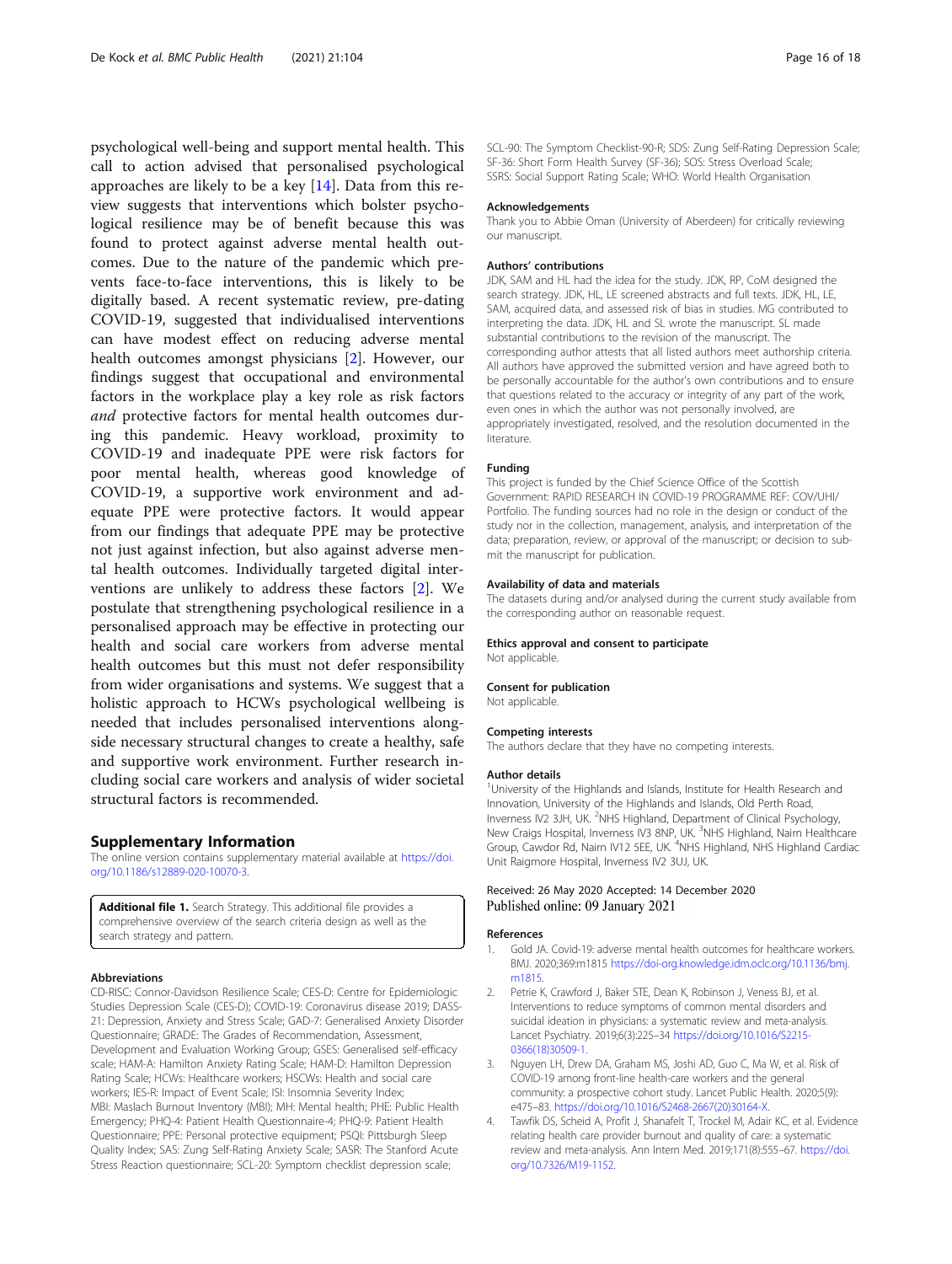- <span id="page-16-0"></span>5. Maunder R, Lancee W, Balderson K, Bennett J, Borgundvaag B, Evans S, et al. Long-term psychological and occupational effects of providing hospital healthcare during SARS outbreak. Emerging Infect Dis. 2006;12(12):1924–32. [https://doi.org/10.3201/eid1212.060584.](https://doi.org/10.3201/eid1212.060584)
- 6. Brooks SK, Dunn R, Amlôt R, Rubin GJ, Greenberg N. A systematic, thematic review of social and occupational factors associated with psychological outcomes in healthcare employees during an infectious disease outbreak. J Occup Environ Med. 2018;60(3):248–57. [https://doi.org/10.1097/JOM.](https://doi.org/10.1097/JOM.0000000000001235) [0000000000001235](https://doi.org/10.1097/JOM.0000000000001235).
- 7. Kisely S, Warren N, McMahon L, Dalais C, Henry I, Siskind D. Occurrence, prevention, and management of the psychological effects of emerging virus outbreaks on healthcare workers: rapid review and meta-analysis. BMJ. 2020;369:m1642. [https://doi-org.knowledge.idm.oclc.org/10.1136/](https://doi-org.knowledge.idm.oclc.org/10.1136/bmj.m1642) [bmj.m1642](https://doi-org.knowledge.idm.oclc.org/10.1136/bmj.m1642).
- 8. Spoorthy MS, Pratapa SK, Mahant S, Mental health problems faced by healthcare workers due to the COVID-19 pandemic–a review. Asian J Psychiatr. 2020;51:102119. [https://doi.org/10.1016/j.ajp.2020.102119.](https://doi.org/10.1016/j.ajp.2020.102119)
- 9. Reger MA, Piccirillo ML, Buchman-Schmitt J. COVID-19, mental health, and suicide risk among health care workers: looking beyond the crisis. J Clin Psychiatry. 2020;81(5). <https://doi.org/10.4088/JCP.20com13381>.
- 10. Neto MLR, Almeida HG, Esmeraldo JD, Nobre CB, Pinheiro WR, de Oliveira C, et al. When health professionals look death in the eye: the mental health of professionals who deal daily with the 2019 coronavirus outbreak. Psychiatry Res. 2020;288:112972. [https://doi.org/10.1016/j.psychres.2020.112972.](https://doi.org/10.1016/j.psychres.2020.112972)
- 11. British Medical Association. The mental health and wellbeing of the medical workforce – now and beyond COVID-19. 2020. Available from URL: [https://](https://www.bma.org.uk/media/2475/bma-covid-19-and-nhs-staff-mental-health-wellbeing-report-may-2020.pdf) [www.bma.org.uk/media/2475/bma-covid-19-and-nhs-staff-mental-health](https://www.bma.org.uk/media/2475/bma-covid-19-and-nhs-staff-mental-health-wellbeing-report-may-2020.pdf)[wellbeing-report-may-2020.pdf.](https://www.bma.org.uk/media/2475/bma-covid-19-and-nhs-staff-mental-health-wellbeing-report-may-2020.pdf)
- 12. Melnyk BM, Kelly SA, Stephens J, Dhakal K, McGovern C, Tucker S, et al. Interventions to improve mental health, well-being, physical health, and lifestyle behaviors in physicians and nurses: a systematic review. Am J Health Promot. 2020:089011712092045 [https://doi-org.knowledge.idm.oclc.](https://doi-org.knowledge.idm.oclc.org/10.1177/0890117120920451) [org/10.1177/0890117120920451.](https://doi-org.knowledge.idm.oclc.org/10.1177/0890117120920451)
- 13. United Nations. Policy Brief: COVID-19 and the need for action on mental health. 2020. Available from URL: [https://unsdg.un.org/sites/default/files/202](https://unsdg.un.org/sites/default/files/2020-05/UN-Policy-Brief-COVID-19-and-mental-health.pdf) [0-05/UN-Policy-Brief-COVID-19-and-mental-health.pdf](https://unsdg.un.org/sites/default/files/2020-05/UN-Policy-Brief-COVID-19-and-mental-health.pdf).
- 14. Holmes EA, O'Connor RC, Perry VH, Tracey I, Wessely S, Arseneault L, et al. Multidisciplinary research priorities for the COVID-19 pandemic: a call for action for mental health science. Lancet Psychiatry. 2020;7(6):547–60 [https://doi.org/10.1016/S2215-0366\(20\)30168-1.](https://doi.org/10.1016/S2215-0366(20)30168-1)
- 15. Brooks SK, Gerada C, Chalder T. Review of literature on the mental health of doctors: are specialist services needed? J Ment Health. 2011; 20(2):146–56 [https://doi-org.knowledge.idm.oclc.org/10.3109/09638237.2](https://doi-org.knowledge.idm.oclc.org/10.3109/09638237.2010.541300) [010.541300](https://doi-org.knowledge.idm.oclc.org/10.3109/09638237.2010.541300).
- 16. Tricco AC, Langlois EV, Straus SE. Rapid reviews to strengthen health policy and systems: a practical guide. Geneva: World Health Organisation; 2017. Available from URL: [https://apps.who.int/iris/bitstream/handle/10665/2586](https://apps.who.int/iris/bitstream/handle/10665/258698/9789241512763-eng.pdf;sequence=1) [98/9789241512763-eng.pdf;sequence=1](https://apps.who.int/iris/bitstream/handle/10665/258698/9789241512763-eng.pdf;sequence=1).
- 17. Khangura S, Konnyu K, Cushman R, Grimshaw J, Moher D. Evidence summaries: the evolution of a rapid review approach. Syst Rev. 2012;1(1):10. [https://doi.org/10.1186/2046-4053-1-10.](https://doi.org/10.1186/2046-4053-1-10)
- 18. Garritty C, Gartlehner G, Kamel C, King V, Nussbaumer-Streit B, Stevens A., et al. Cochrane rapid reviews. interim guidance from the Cochrane Rapid Reviews Methods Group. 2020. Available from URL: [https://methods.](https://methods.cochrane.org/rapidreviews/sites/methods.cochrane.org.rapidreviews/files/public/uploads/cochrane_rr_-_guidance-23mar2020-final.pdf) [cochrane.org/rapidreviews/sites/methods.cochrane.org.rapidreviews/files/](https://methods.cochrane.org/rapidreviews/sites/methods.cochrane.org.rapidreviews/files/public/uploads/cochrane_rr_-_guidance-23mar2020-final.pdf) [public/uploads/cochrane\\_rr\\_-\\_guidance-23mar2020-final.pdf](https://methods.cochrane.org/rapidreviews/sites/methods.cochrane.org.rapidreviews/files/public/uploads/cochrane_rr_-_guidance-23mar2020-final.pdf).
- 19. Moola S, Munn Z, Tufanaru C, Aromataris E, Sears K, Sfetcu R, et al. Chapter 7: systematic reviews of etiology and risk. In: Joanna Briggs Institute Reviewer's Manual The Joanna Briggs Institute; 2017. p. 2019–05.
- 20. Evidence Partners. Tool to Assess Risk of Bias. Contributed by the CLARITY Group at McMaster University: McMaster University; [Available from: [https://www.evidencepartners.com/resources/methodological-resources/.](https://www.evidencepartners.com/resources/methodological-resources/)
- 21. Ahmed MA, Jouhar R, Ahmed N, Adnan S, Aftab M, Zafar MS, et al. Fear and practice modifications among dentists to combat novel coronavirus disease (COVID-19) outbreak. Int J Environ Res Public Health. 2020;17(8):2821.
- 22. Balakumar C, Rait J, Montauban P, Zarsadias P, Iqbal S, Fernandes R. COVID-19: are frontline surgical staff ready for this? Br J Surg. 2020;107(7):e195. <https://doi.org/10.1002/bjs.11663>.
- 23. Jüni P, Loke Y, Pigott T, Ramsay C, Regidor D, Rothstein H, et al. Risk of bias in non-randomized studies of interventions (ROBINS-I): detailed guidance. 2016.
- 24. Cai H, Tu B, Ma J, Chen L, Fu L, Jiang Y, et al. Psychological impact and coping strategies of frontline medical staff in Hunan between January and march 2020 during the outbreak of coronavirus disease 2019 (COVID-19) in Hubei, China. Med Sci Monit. 2020;26:e924171. [https://doi.org/10.12659/](https://doi.org/10.12659/MSM.924171) [MSM.924171.](https://doi.org/10.12659/MSM.924171)
- 25. Cai W, Lian B, Song X, Hou T, Deng G, Li H. A cross-sectional study on mental health among health care workers during the outbreak of Corona virus disease 2019. Asian J Psychiatr. 2020;51:102111. [https://doi.org/10.](https://doi.org/10.1016/j.ajp.2020.102111) [1016/j.ajp.2020.102111.](https://doi.org/10.1016/j.ajp.2020.102111)
- 26. Cao J, Wei J, Zhu H, Duan Y, Geng W, Hong X, et al. A study of basic needs and psychological wellbeing of medical workers in the fever clinic of a tertiary general hospital in Beijing during the COVID-19 Outbreak. Psychother Psychosom. 2020;89(4):252–4. <https://doi.org/10.1159/000507453>.
- 27. Chew NW, Lee GK, Tan BY, Jing M, Goh Y, Ngiam NJH, et al. A multinational, multicentre study on the psychological outcomes and associated physical symptoms amongst healthcare workers during COVID-19 outbreak. Brain Behav Immun. 2020;88:559–65. [https://doi.org/](https://doi.org/10.1016/j.bbi.2020.04.049) [10.1016/j.bbi.2020.04.049](https://doi.org/10.1016/j.bbi.2020.04.049).
- 28. Chung JPY, Yeung WS. Staff Mental Health Self-Assessment During the COVID-19 Outbreak. East Asian Arch Psychiatry. 2020;30(1):34.
- 29. Huang Y, Zhao N. Generalized anxiety disorder, depressive symptoms and sleep quality during COVID-19 outbreak in China: a web-based crosssectional survey. Psychiatry Res. 2020;288(112954):1–6. [https://doi.org/10.](https://doi.org/10.1016/j.psychres.2020.112954) [1016/j.psychres.2020.112954.](https://doi.org/10.1016/j.psychres.2020.112954)
- 30. Kang L, Ma S, Chen M, Yang J, Wang Y, Li R, et al. Impact on mental health and perceptions of psychological care among medical and nursing staff in Wuhan during the 2019 novel coronavirus disease outbreak: a crosssectional study. Brain Behav Immun. 2020;87:11–7. [https://doi.org/10.1016/j.](https://doi.org/10.1016/j.bbi.2020.03.028) [bbi.2020.03.028](https://doi.org/10.1016/j.bbi.2020.03.028).
- 31. Lai J, Ma S, Wang Y, Cai Z, Hu J, Wei N, et al. Factors associated with mental health outcomes among health care workers exposed to coronavirus disease 2019. JAMA Netw Open. 2020;3(3):e203976. [https://doi.org/10.1001/](https://doi.org/10.1001/jamanetworkopen.2020.3976) [jamanetworkopen.2020.3976](https://doi.org/10.1001/jamanetworkopen.2020.3976).
- 32. Li Z, Ge J, Yang M, Feng J, Qiao M, Jiang R, et al. Vicarious traumatization in the general public, members, and non-members of medical teams aiding in COVID-19 control. Brain Behav Immun. 2020;88:916–9. [https://doi.org/10.](https://doi.org/10.1016/j.bbi.2020.03.007) [1016/j.bbi.2020.03.007.](https://doi.org/10.1016/j.bbi.2020.03.007)
- 33. Liang Y, Chen M, Zheng X, Liu J. Screening for Chinese medical staff mental health by SDS and SAS during the outbreak of COVID-19. J Psychosom Res. 2020;133:110102. [https://doi.org/10.1016/j.jpsychores.2020.110102.](https://doi.org/10.1016/j.jpsychores.2020.110102)
- 34. Lu W, Wang H, Lin Y, Li L. Psychological status of medical workforce during the COVID-19 pandemic: a cross-sectional study. Psychiatry Res. 2020;288: 112936. <https://doi.org/10.1016/j.psychres.2020.112936>.
- 35. Mo Y, Deng L, Zhang L, Lang Q, Liao C, Wang N, et al. Work stress among Chinese nurses to support Wuhan for fighting against the COVID-19 epidemic. J Nurs Manage. 2020;28:1002–9. <https://doi.org/10.1111/jonm.13014>.
- 36. Shacham M, Hamama-Raz Y, Kolerman R, Mijiritsky O, Ben-Ezra M, Mijiritsky E. COVID-19 factors and psychological factors associated with elevated psychological distress among dentists and dental hygienists in Israel. Int J Environ Res Public Health. 2020;17(8):2900. [https://doi.org/10.3390/](https://doi.org/10.3390/ijerph17082900) [ijerph17082900](https://doi.org/10.3390/ijerph17082900).
- 37. Sun N, Wei L, Shi S, Jiao D, Song R, Ma L, et al. A qualitative study on the psychological experience of caregivers of COVID-19 patients. Am J Infect Control. 2020;48(6):592–8. <https://doi.org/10.1016/j.ajic.2020.03.018>.
- 38. Lockwood C, Munn Z, Porritt K. Qualitative research synthesis: methodological guidance for systematic reviewers utilizing metaaggregation. Int J Evid Based Healthc. 2015;13(3):179–87. [https://doi.org/10.](https://doi.org/10.1097/XEB.0000000000000062) [1097/XEB.0000000000000062](https://doi.org/10.1097/XEB.0000000000000062).
- 39. Tan BY, Yeo LL, Sharma VK, Chew NW, Jing M, Goh Y, et al. Psychological impact of the COVID-19 pandemic on health care workers in Singapore. Ann Intern Med. 2020;173(4):317–20. <https://doi.org/10.7326/M20-1083>.
- 40. Urooj U, Ansari A, Siraj A, Khan S, Tariq H. Expectations, fears and perceptions of doctors during Covid-19 pandemic. Pak J Med Sci. 2020;36: S37–42. [https://doi.org/10.12669/pjms.36.COVID19-S4.2643.](https://doi.org/10.12669/pjms.36.COVID19-S4.2643)
- 41. Bartlett G, Vedel I, Hong QN, Pluye P, Rousseau M, Fàbregues S, et al. The Mixed Methods Appraisal Tool (MMAT) version 2018 for information professionals and researchers. Educ Inf. 2018;34(4):285–91. [https://doi.org/10.](https://doi.org/10.3233/EFI-180221) [3233/EFI-180221](https://doi.org/10.3233/EFI-180221).
- 42. Wang S, Xie L, Xu Y, Yu S, Yao B, Xiang D. Sleep disturbances among medical workers during the outbreak of COVID-2019. Occup Med (Lond ). 2020;70(5): 364–9. [https://doi-org.knowledge.idm.oclc.org/10.1093/occmed/kqaa074.](https://doi-org.knowledge.idm.oclc.org/10.1093/occmed/kqaa074)